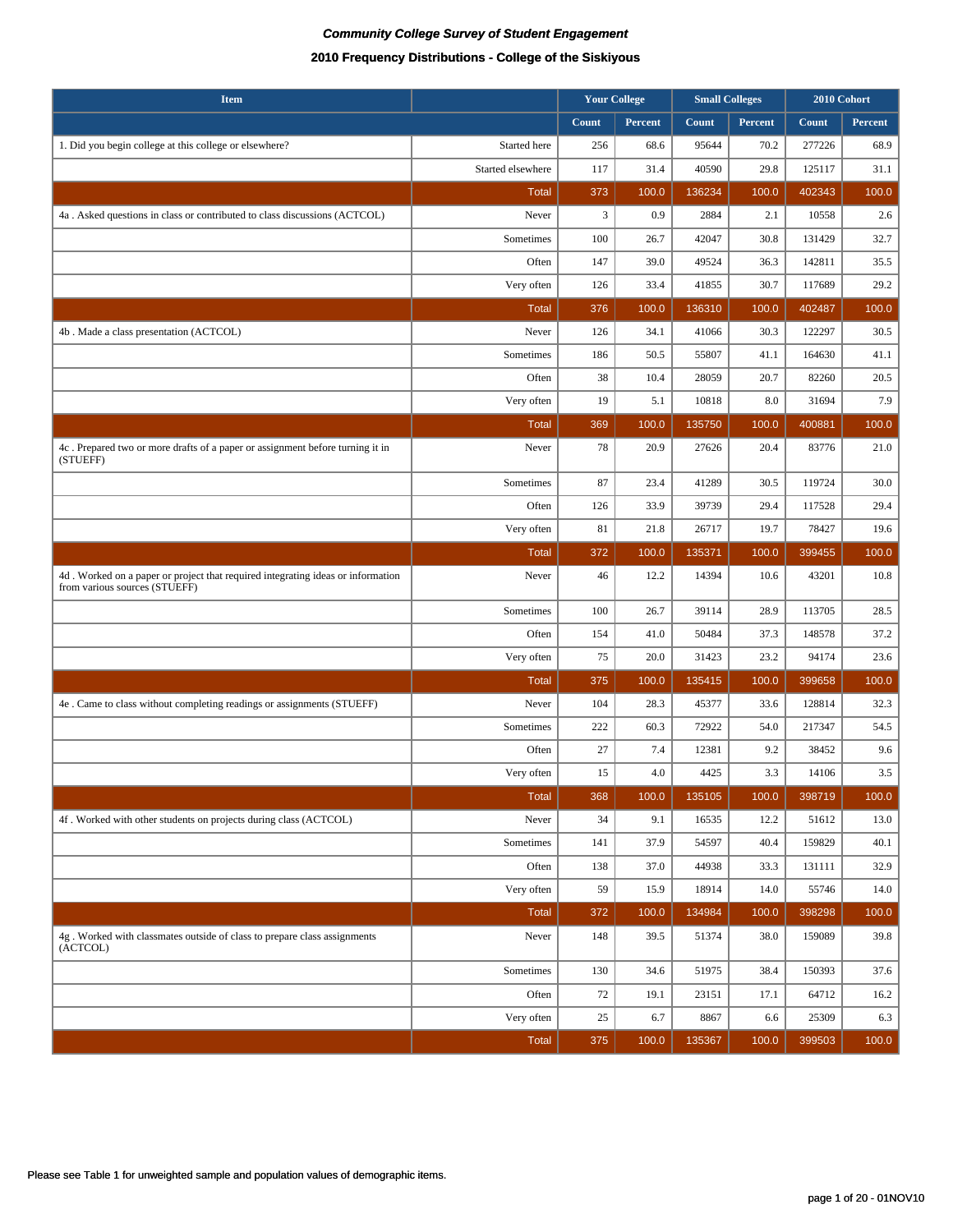| <b>Item</b>                                                                                      |              | <b>Your College</b> |          | <b>Small Colleges</b> |         | 2010 Cohort |          |
|--------------------------------------------------------------------------------------------------|--------------|---------------------|----------|-----------------------|---------|-------------|----------|
|                                                                                                  |              | Count               | Percent  | Count                 | Percent | Count       | Percent  |
| 4h. Tutored or taught other students (paid or voluntary) (ACTCOL)                                | Never        | 263                 | 69.8     | 97641                 | 72.0    | 291208      | 72.7     |
|                                                                                                  | Sometimes    | 76                  | 20.2     | 27319                 | 20.1    | 78280       | 19.6     |
|                                                                                                  | Often        | 25                  | 6.6      | 7054                  | 5.2     | 20610       | 5.1      |
|                                                                                                  | Very often   | 12                  | 3.3      | 3622                  | 2.7     | 10294       | 2.6      |
|                                                                                                  | <b>Total</b> | 376                 | 100.0    | 135636                | 100.0   | 400392      | 100.0    |
| 4i. Participated in a community-based project as a part of a regular course<br>(ACTCOL)          | Never        | 296                 | 78.9     | 102657                | 76.0    | 308565      | 77.4     |
|                                                                                                  | Sometimes    | 56                  | 14.8     | 22950                 | 17.0    | 63485       | 15.9     |
|                                                                                                  | Often        | 21                  | 5.6      | 6698                  | 5.0     | 18705       | 4.7      |
|                                                                                                  | Very often   | 3                   | 0.7      | 2786                  | 2.1     | 7991        | 2.0      |
|                                                                                                  | <b>Total</b> | 376                 | 100.0    | 135091                | 100.0   | 398746      | 100.0    |
| 4j. Used the Internet or instant messaging to work on an assignment                              | Never        | 32                  | 8.4      | 13572                 | 10.1    | 39949       | 10.0     |
|                                                                                                  | Sometimes    | 79                  | 20.9     | 32036                 | 23.7    | 95915       | 24.1     |
|                                                                                                  | Often        | 118                 | 31.3     | 42143                 | 31.2    | 123170      | 30.9     |
|                                                                                                  | Very often   | 148                 | 39.3     | 47286                 | 35.0    | 139704      | 35.0     |
|                                                                                                  | <b>Total</b> | 377                 | 100.0    | 135037                | 100.0   | 398738      | 100.0    |
| 4k. Used email to communicate with an instructor (STUFAC)                                        | Never        | 55                  | 14.5     | 18465                 | 13.7    | 50439       | 12.6     |
|                                                                                                  | Sometimes    | 147                 | 39.2     | 43272                 | 32.0    | 132044      | 33.1     |
|                                                                                                  | Often        | 101                 | 26.8     | 40230                 | 29.8    | 119392      | 29.9     |
|                                                                                                  | Very often   | 73                  | 19.4     | 33226                 | 24.6    | 97305       | 24.4     |
|                                                                                                  | <b>Total</b> | 376                 | 100.0    | 135193                | 100.0   | 399180      | 100.0    |
| 41. Discussed grades or assignments with an instructor (STUFAC)                                  | Never        | 19                  | 5.1      | 11054                 | 8.2     | 36919       | 9.2      |
|                                                                                                  | Sometimes    | 169                 | 45.5     | 57809                 | 42.7    | 174835      | 43.8     |
|                                                                                                  | Often        | 123                 | 33.0     | 43814                 | 32.4    | 124385      | 31.1     |
|                                                                                                  | Very often   | 61                  | 16.4     | 22574                 | 16.7    | 63326       | 15.9     |
|                                                                                                  | <b>Total</b> | 372                 | 100.0    | 135251                | 100.0   | 399465      | 100.0    |
| 4m. Talked about career plans with an instructor or advisor (STUFAC)                             | Never        | 100                 | 27.0     | 36241                 | 26.8    | 118650      | 29.7     |
|                                                                                                  | Sometimes    | 185                 | 49.7     | 60919                 | 45.1    | 177903      | 44.6     |
|                                                                                                  | Often        | 60                  | $16.0\,$ | 26487                 | 19.6    | 71836       | $18.0\,$ |
|                                                                                                  | Very often   | $27\,$              | 7.3      | 11511                 | 8.5     | 30664       | 7.7      |
|                                                                                                  | <b>Total</b> | 372                 | 100.0    | 135158                | 100.0   | 399053      | 100.0    |
| 4n . Discussed ideas from your readings or classes with instructors outside of<br>class (STUFAC) | Never        | 159                 | 42.5     | 58551                 | 43.4    | 184700      | 46.4     |
|                                                                                                  | Sometimes    | 173                 | 46.1     | 53366                 | 39.5    | 149688      | 37.6     |
|                                                                                                  | Often        | 31                  | 8.3      | 16935                 | 12.5    | 46523       | 11.7     |
|                                                                                                  | Very often   | 12                  | 3.1      | 6116                  | 4.5     | 17361       | 4.4      |
|                                                                                                  | <b>Total</b> | 375                 | 100.0    | 134968                | 100.0   | 398272      | 100.0    |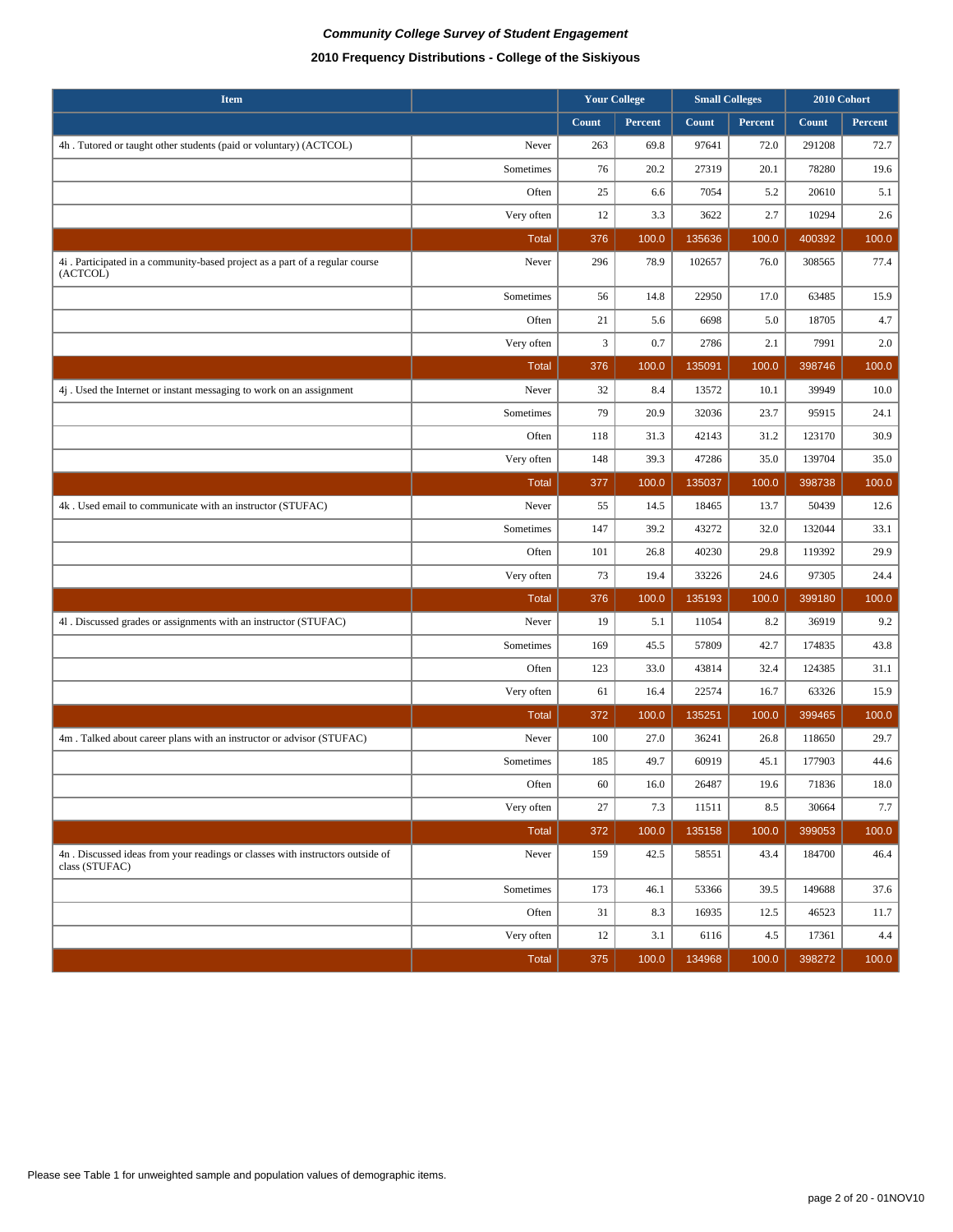| <b>Item</b>                                                                                                                             |                       |                  | <b>Your College</b> | <b>Small Colleges</b> |                | 2010 Cohort      |               |
|-----------------------------------------------------------------------------------------------------------------------------------------|-----------------------|------------------|---------------------|-----------------------|----------------|------------------|---------------|
|                                                                                                                                         |                       | Count            | Percent             | Count                 | <b>Percent</b> | Count            | Percent       |
| 4o. Received prompt feedback (written or oral) from instructors on your<br>performance (STUFAC)                                         | Never                 | 17               | 4.4                 | 9702                  | 7.2            | 31493            | 7.9           |
|                                                                                                                                         | Sometimes             | 112              | 29.8                | 47425                 | 35.1           | 141382           | 35.4          |
|                                                                                                                                         | Often                 | 157              | 41.9                | 53587                 | 39.7           | 155266           | 38.9          |
|                                                                                                                                         | Very often            | 90               | 23.9                | 24416                 | 18.1           | 70757            | 17.7          |
|                                                                                                                                         | <b>Total</b>          | 376              | 100.0               | 135130                | 100.0          | 398898           | 100.0         |
| 4p. Worked harder than you thought you could to meet an instructor's<br>standards or expectations (ACCHALL)                             | Never                 | 47               | 12.8                | 13634                 | 10.1           | 42194            | 10.6          |
|                                                                                                                                         | Sometimes             | 134              | 36.1                | 52487                 | 38.8           | 154710           | 38.8          |
|                                                                                                                                         | Often                 | 140              | 37.6                | 47601                 | 35.2           | 139641           | 35.0          |
|                                                                                                                                         | Very often            | 50               | 13.5                | 21496                 | 15.9           | 62531            | 15.7          |
|                                                                                                                                         | <b>Total</b>          | 371              | 100.0               | 135218                | 100.0          | 399076           | 100.0         |
| 4q. Worked with instructors on activities other than coursework (STUFAC)                                                                | Never                 | 268              | 72.5                | 90630                 | 67.6           | 278028           | 70.3          |
|                                                                                                                                         | Sometimes             | 73               | 19.7                | 30464                 | 22.7           | 81982            | 20.7          |
|                                                                                                                                         | Often                 | $22\,$           | 6.0                 | 9457                  | 7.1            | 26175            | 6.6           |
|                                                                                                                                         | Very often            | $\boldsymbol{7}$ | 1.9                 | 3532                  | 2.6            | 9555             | 2.4           |
|                                                                                                                                         | <b>Total</b>          | 370              | 100.0               | 134083                | 100.0          | 395740           | 100.0         |
| 4r. Discussed ideas from your readings or classes with others outside of class<br>(students, family members, co-workers, etc.) (ACTCOL) | Never                 | 27               | 7.4                 | 15591                 | 11.5           | 48572            | 12.1          |
|                                                                                                                                         | Sometimes             | 121              | 32.6                | 52131                 | 38.4           | 152005           | 38.0          |
|                                                                                                                                         | Often                 | 141              | 38.0                | 42381                 | 31.3           | 123751           | 30.9          |
|                                                                                                                                         | Very often            | 82               | 22.1                | 25484                 | 18.8           | 75797            | 18.9          |
|                                                                                                                                         | Total                 | 371              | 100.0               | 135587                | 100.0          | 400125           | 100.0         |
| 4s. Had serious conversations with students of a different race or ethnicity other<br>than your own                                     | Never                 | 101              | 27.1                | 35849                 | 26.5           | 94575            | 23.7          |
|                                                                                                                                         | Sometimes             | 110              | 29.6                | 47731                 | 35.2           | 133951           | 33.5          |
|                                                                                                                                         | Often                 | 88               | 23.5                | 29731                 | 22.0           | 95032            | 23.8          |
|                                                                                                                                         | Very often            | 74               | 19.8                | 22127                 | 16.3           | 76264            | 19.1          |
| 4t. Had serious conversations with students who differ from you in terms of                                                             | <b>Total</b><br>Never | 373<br>84        | 100.0<br>22.5       | 135438<br>32272       | 100.0<br>23.9  | 399822<br>94266  | 100.0<br>23.6 |
| their religious beliefs, political opinions, or personal values                                                                         |                       |                  |                     |                       |                |                  |               |
|                                                                                                                                         | Sometimes             | 111              | 29.6                | 50695                 | 37.5           | 142330           | 35.6          |
|                                                                                                                                         | Often                 | 107              | 28.5                | 31415                 | 23.2           | 94679            | 23.7          |
|                                                                                                                                         | Very often            | 72               | 19.3                | 20918                 | 15.5           | 68112            | 17.1          |
|                                                                                                                                         | <b>Total</b>          | 374              | 100.0               | 135300                | 100.0          | 399387           | 100.0         |
| 4u. Skipped Class                                                                                                                       | Never<br>Sometimes    | 174<br>184       | 46.2<br>48.9        | 73200<br>55317        | 53.9<br>40.8   | 207200<br>170788 | 51.7<br>42.6  |
|                                                                                                                                         | Often                 | 13               | 3.5                 | 5135                  | 3.8            | 16154            | 4.0           |
|                                                                                                                                         | Very often            | 5                | 1.4                 | 2055                  | 1.5            | 6624             | 1.7           |
|                                                                                                                                         | <b>Total</b>          | 376              | 100.0               | 135707                | 100.0          | 400766           | 100.0         |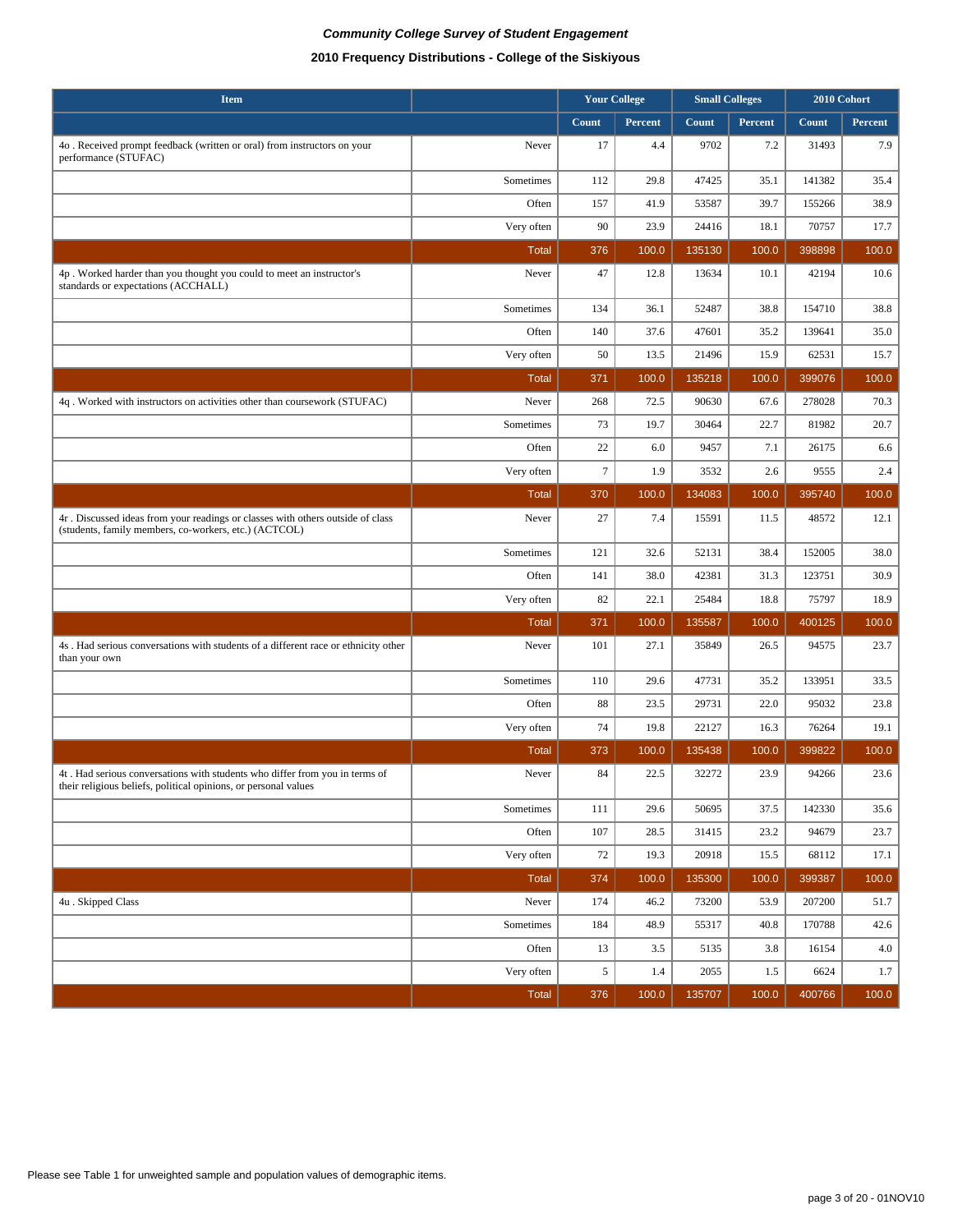| <b>Item</b>                                                                                                                   |                   |       | <b>Your College</b> |        | <b>Small Colleges</b> | 2010 Cohort |         |
|-------------------------------------------------------------------------------------------------------------------------------|-------------------|-------|---------------------|--------|-----------------------|-------------|---------|
|                                                                                                                               |                   | Count | Percent             | Count  | Percent               | Count       | Percent |
| 5a. Memorizing facts, ideas, or methods from your courses and readings so you<br>can repeat them in pretty much the same form | Very little       | 18    | 4.8                 | 9453   | 7.0                   | 28120       | 7.0     |
|                                                                                                                               | Some              | 116   | 30.8                | 39605  | 29.1                  | 113827      | 28.3    |
|                                                                                                                               | Quite a bit       | 154   | 40.9                | 52490  | 38.6                  | 156312      | 38.9    |
|                                                                                                                               | Very much         | 88    | 23.4                | 34402  | 25.3                  | 103253      | 25.7    |
|                                                                                                                               | <b>Total</b>      | 376   | 100.0               | 135950 | 100.0                 | 401512      | 100.0   |
| 5b. Analyzing the basic elements of an idea, experience, or theory<br>(ACCHALL)                                               | Very little       | 20    | 5.5                 | 6674   | 4.9                   | 19274       | 4.8     |
|                                                                                                                               | Some              | 123   | 32.9                | 39582  | 29.2                  | 111817      | 27.9    |
|                                                                                                                               | Quite a bit       | 134   | 35.8                | 58325  | 43.0                  | 173517      | 43.3    |
|                                                                                                                               | Very much         | 97    | 25.8                | 30989  | 22.9                  | 95697       | 23.9    |
|                                                                                                                               | <b>Total</b>      | 374   | 100.0               | 135570 | 100.0                 | 400305      | 100.0   |
| 5c. Synthesizing and organizing ideas, information, or experiences in new ways<br>(ACCHALL)                                   | Very little       | 28    | 7.6                 | 9735   | 7.2                   | 29054       | 7.3     |
|                                                                                                                               | Some              | 130   | 35.0                | 45898  | 34.0                  | 132522      | 33.3    |
|                                                                                                                               | Quite a bit       | 142   | 38.1                | 51863  | 38.4                  | 154060      | 38.7    |
|                                                                                                                               | Very much         | 72    | 19.3                | 27490  | 20.4                  | 82883       | 20.8    |
|                                                                                                                               | <b>Total</b>      | 372   | 100.0               | 134986 | 100.0                 | 398519      | 100.0   |
| 5d. Making judgments about the value or soundness of information, arguments,<br>or methods (ACCHALL)                          | Very little       | 38    | 10.3                | 16193  | 12.0                  | 48749       | 12.2    |
|                                                                                                                               | Some              | 147   | 39.4                | 50009  | 37.0                  | 144379      | 36.2    |
|                                                                                                                               | Quite a bit       | 130   | 34.9                | 46042  | 34.1                  | 136677      | 34.3    |
|                                                                                                                               | Very much         | 57    | 15.4                | 22936  | 17.0                  | 69079       | 17.3    |
|                                                                                                                               | <b>Total</b>      | 372   | 100.0               | 135180 | 100.0                 | 398884      | 100.0   |
| 5e. Applying theories or concepts to practical problems or in new situations<br>(ACCHALL)                                     | Very little       | 29    | 7.7                 | 12805  | 9.5                   | 39229       | 9.8     |
|                                                                                                                               | Some              | 141   | 37.5                | 46812  | 34.6                  | 136023      | 34.0    |
|                                                                                                                               | Quite a bit       | 137   | 36.6                | 48440  | 35.8                  | 143821      | 36.0    |
|                                                                                                                               | Very much         | 68    | 18.1                | 27352  | 20.2                  | 80661       | 20.2    |
|                                                                                                                               | <b>Total</b>      | 375   | 100.0               | 135409 | 100.0                 | 399734      | 100.0   |
| 5f. Using information you have read or heard to perform a new skill.<br>(ACCHALL)                                             | Very little       | 32    | 8.7                 | 10969  | 8.1                   | 34589       | 8.6     |
|                                                                                                                               | Some              | 121   | 32.3                | 40790  | 30.0                  | 120616      | 30.1    |
|                                                                                                                               | Quite a bit       | 144   | 38.3                | 49539  | 36.5                  | 145815      | 36.4    |
|                                                                                                                               | Very much         | 78    | 20.7                | 34526  | 25.4                  | 100048      | 24.9    |
|                                                                                                                               | <b>Total</b>      | 375   | 100.0               | 135824 | 100.0                 | 401068      | 100.0   |
| 6a. Number of assigned textbooks, manuals, books, or book-length packs of<br>course readings (ACCHALL)                        | None              | 11    | 3.0                 | 3713   | 2.8                   | 11225       | $2.8\,$ |
|                                                                                                                               | Between 1 and 4   | 150   | 41.8                | 54570  | 40.6                  | 166581      | 42.0    |
|                                                                                                                               | Between 5 and 10  | 111   | 31.0                | 41960  | 31.2                  | 122169      | 30.8    |
|                                                                                                                               | Between 11 and 20 | 56    | 15.7                | 18895  | 14.1                  | 55185       | 13.9    |
|                                                                                                                               | More than 20      | 30    | 8.5                 | 15228  | 11.3                  | 41795       | 10.5    |
|                                                                                                                               | <b>Total</b>      | 358   | 100.0               | 134366 | 100.0                 | 396955      | 100.0   |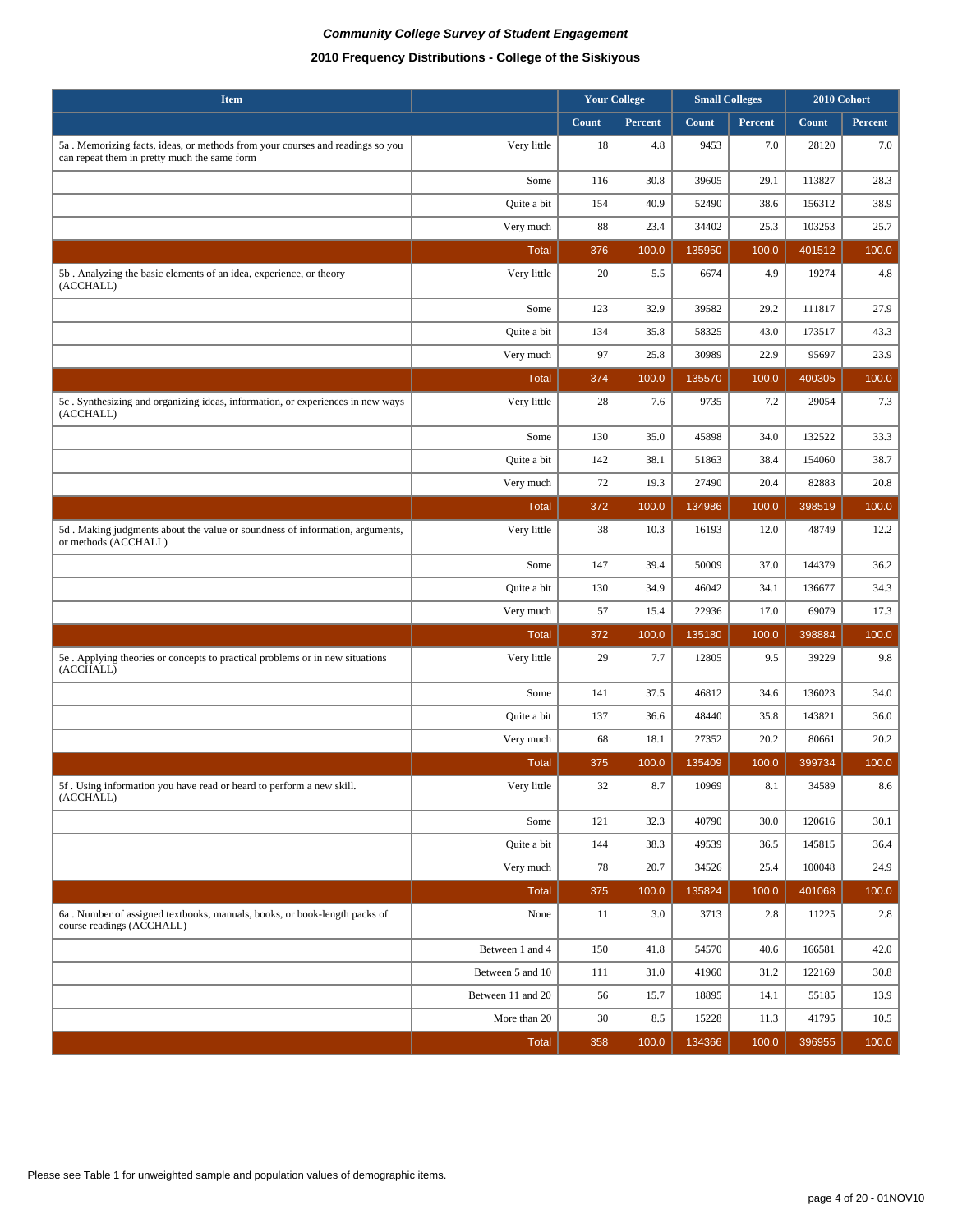| <b>Item</b>                                                                                                                                                                        |                                    |              | <b>Your College</b> | <b>Small Colleges</b> |         | 2010 Cohort  |         |
|------------------------------------------------------------------------------------------------------------------------------------------------------------------------------------|------------------------------------|--------------|---------------------|-----------------------|---------|--------------|---------|
|                                                                                                                                                                                    |                                    | Count        | Percent             | Count                 | Percent | <b>Count</b> | Percent |
| 6b. Number of books read on your own (not assigned) for personal enjoyment<br>or academic enrichment (STUEFF)                                                                      | None                               | 99           | 27.3                | 40380                 | 30.0    | 111784       | 28.2    |
|                                                                                                                                                                                    | Between 1 and 4                    | 143          | 39.6                | 62626                 | 46.6    | 190127       | 47.9    |
|                                                                                                                                                                                    | Between 5 and 10                   | 75           | 20.6                | 18097                 | 13.5    | 56137        | 14.1    |
|                                                                                                                                                                                    | Between 11 and 20                  | 24           | 6.5                 | 6975                  | 5.2     | 20504        | 5.2     |
|                                                                                                                                                                                    | More than 20                       | 21           | 5.9                 | 6363                  | 4.7     | 18533        | 4.7     |
|                                                                                                                                                                                    | <b>Total</b>                       | 362          | 100.0               | 134441                | 100.0   | 397085       | 100.0   |
| 6c. Number of written papers or reports of any length (ACCHALL)                                                                                                                    | None                               | 28           | 7.8                 | 13282                 | 9.9     | 39541        | 10.0    |
|                                                                                                                                                                                    | Between 1 and 4                    | 112          | 31.0                | 41932                 | 31.2    | 125195       | 31.6    |
|                                                                                                                                                                                    | Between 5 and 10                   | 100          | 27.7                | 41400                 | 30.8    | 123792       | 31.2    |
|                                                                                                                                                                                    | Between 11 and 20                  | 72           | 19.8                | 23876                 | 17.8    | 69756        | 17.6    |
|                                                                                                                                                                                    | More than 20                       | 50           | 13.7                | 13805                 | 10.3    | 38372        | 9.7     |
|                                                                                                                                                                                    | Total                              | 362          | 100.0               | 134295                | 100.0   | 396656       | 100.0   |
| 7. Mark the box that best represents the extent to which your examinations<br>during the current school year have challenged you to do your best work at this<br>college (ACCHALL) | Extremely easy                     | $\mathbf{1}$ | 0.2                 | 1167                  | 0.9     | 3487         | 0.9     |
|                                                                                                                                                                                    | (2)                                | $\tau$       | 2.1                 | 2481                  | 1.9     | 7599         | 2.0     |
|                                                                                                                                                                                    | (3)                                | 37           | 10.6                | 6869                  | 5.3     | 21761        | 5.7     |
|                                                                                                                                                                                    | (4)                                | 72           | 20.9                | 29524                 | 22.8    | 90161        | 23.7    |
|                                                                                                                                                                                    | (5)                                | 124          | 35.9                | 43470                 | 33.6    | 129424       | 34.0    |
|                                                                                                                                                                                    | (6)                                | 71           | 20.6                | 30772                 | 23.8    | 88483        | 23.2    |
|                                                                                                                                                                                    | <b>Extremely challenging</b>       | 34           | 9.7                 | 15086                 | 11.7    | 39909        | 10.5    |
|                                                                                                                                                                                    | <b>Total</b>                       | 346          | 100.0               | 129369                | 100.0   | 380824       | 100.0   |
| 8a. Internship, field experience, co-op experience, or clinical assignment                                                                                                         | I have not done, nor plan to<br>do | 241          | 66.8                | 51597                 | 38.7    | 160459       | 40.8    |
|                                                                                                                                                                                    | I plan to do                       | 86           | 23.9                | 56608                 | 42.4    | 170142       | 43.2    |
|                                                                                                                                                                                    | I have done                        | 34           | 9.3                 | 25173                 | 18.9    | 63102        | 16.0    |
|                                                                                                                                                                                    | <b>Total</b>                       | 361          | 100.0               | 133378                | 100.0   | 393703       | 100.0   |
| 8b. English as a second language course                                                                                                                                            | I have not done, nor plan to<br>do | 336          | 92.9                | 116397                | 87.3    | 339008       | 86.1    |
|                                                                                                                                                                                    | I plan to do                       | 15           | 4.3                 | 7295                  | 5.5     | 20752        | 5.3     |
|                                                                                                                                                                                    | I have done                        | $10\,$       | 2.9                 | 9599                  | 7.2     | 34107        | 8.7     |
|                                                                                                                                                                                    | <b>Total</b>                       | 361          | 100.0               | 133291                | 100.0   | 393867       | 100.0   |
| 8c. Developmental/remedial reading course                                                                                                                                          | I have not done, nor plan to<br>do | 265          | 73.6                | 99467                 | 74.6    | 289194       | 73.5    |
|                                                                                                                                                                                    | I plan to do                       | 30           | 8.3                 | 11285                 | 8.5     | 35794        | 9.1     |
|                                                                                                                                                                                    | I have done                        | 65           | 18.1                | 22507                 | 16.9    | 68688        | 17.4    |
|                                                                                                                                                                                    | Total                              | 360          | 100.0               | 133259                | 100.0   | 393676       | 100.0   |
| 8d. Developmental/remedial writing course                                                                                                                                          | I have not done, nor plan to<br>do | 247          | 69.0                | 90142                 | 67.6    | 264474       | 67.1    |
|                                                                                                                                                                                    | I plan to do                       | 55           | 15.4                | 14164                 | 10.6    | 44880        | 11.4    |
|                                                                                                                                                                                    | I have done                        | 56           | 15.6                | 29129                 | 21.8    | 84596        | 21.5    |
|                                                                                                                                                                                    | Total                              | 358          | 100.0               | 133435                | 100.0   | 393950       | 100.0   |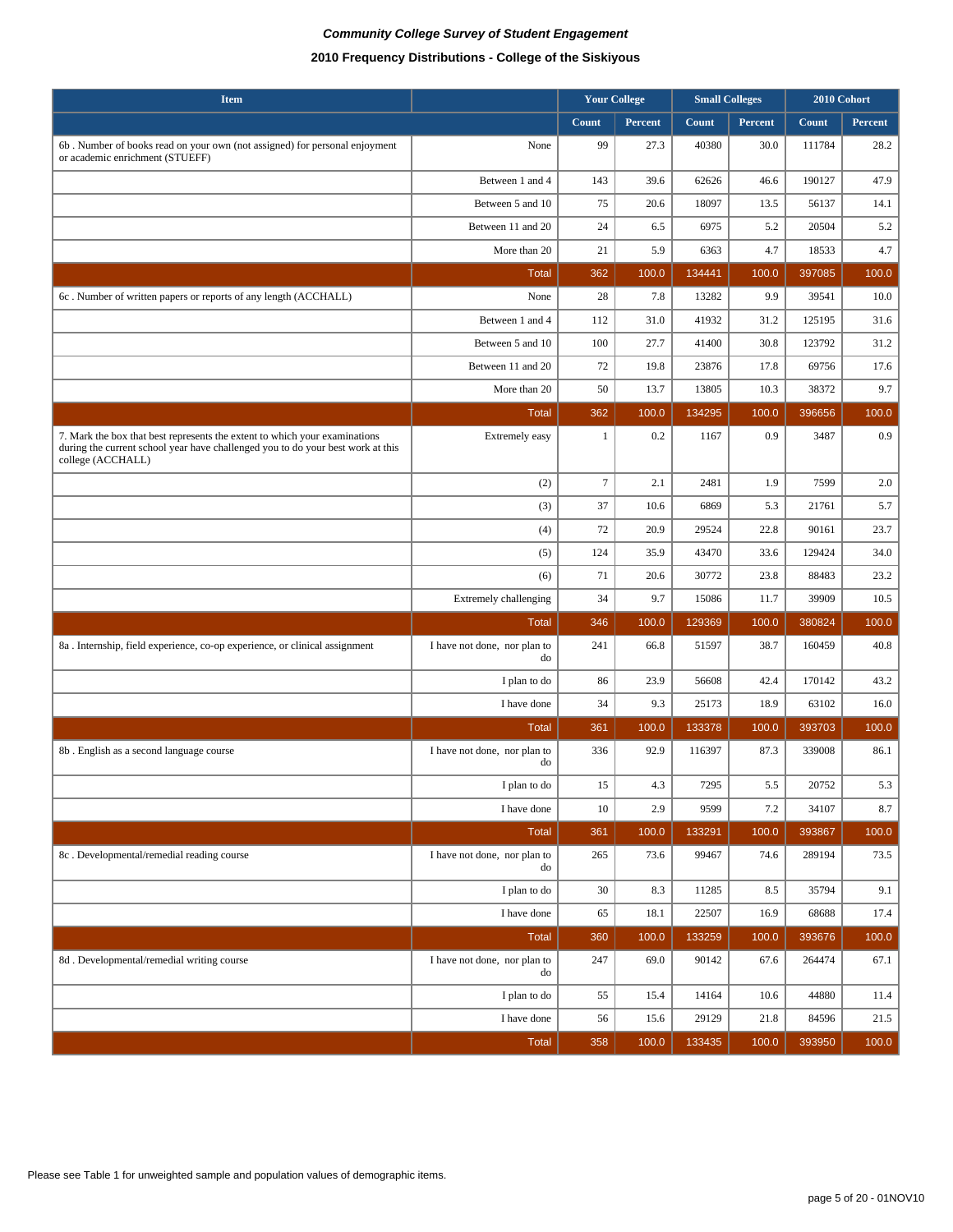| <b>Item</b>                                                                                                           |                                    | <b>Your College</b> |         | <b>Small Colleges</b> |         | 2010 Cohort  |         |
|-----------------------------------------------------------------------------------------------------------------------|------------------------------------|---------------------|---------|-----------------------|---------|--------------|---------|
|                                                                                                                       |                                    | Count               | Percent | Count                 | Percent | <b>Count</b> | Percent |
| 8e . Developmental/remedial math course                                                                               | I have not done, nor plan to<br>do | 218                 | 61.4    | 73168                 | 54.9    | 214731       | 54.6    |
|                                                                                                                       | I plan to do                       | 56                  | 15.8    | 18232                 | 13.7    | 57982        | 14.7    |
|                                                                                                                       | I have done                        | 81                  | 22.8    | 41899                 | 31.4    | 120826       | 30.7    |
|                                                                                                                       | <b>Total</b>                       | 355                 | 100.0   | 133299                | 100.0   | 393539       | 100.0   |
| 8f. Study skills course                                                                                               | I have not done, nor plan to<br>do | 231                 | 64.0    | 87605                 | 65.8    | 259215       | 65.9    |
|                                                                                                                       | I plan to do                       | 61                  | 16.9    | 23301                 | 17.5    | 73899        | 18.8    |
|                                                                                                                       | I have done                        | 69                  | 19.1    | 22293                 | 16.7    | 60075        | 15.3    |
|                                                                                                                       | <b>Total</b>                       | 361                 | 100.0   | 133199                | 100.0   | 393189       | 100.0   |
| 8g. Honors course                                                                                                     | I have not done, nor plan to<br>do | 267                 | 75.5    | 98536                 | 74.4    | 284753       | 72.7    |
|                                                                                                                       | I plan to do                       | 70                  | 19.7    | 27782                 | 21.0    | 88090        | 22.5    |
|                                                                                                                       | I have done                        | 17                  | 4.7     | 6188                  | 4.7     | 18721        | 4.8     |
|                                                                                                                       | <b>Total</b>                       | 354                 | 100.0   | 132506                | 100.0   | 391564       | 100.0   |
| 8h. College orientation program or course                                                                             | I have not done, nor plan to<br>do | 237                 | 67.0    | 76165                 | 57.2    | 233454       | 59.4    |
|                                                                                                                       | I plan to do                       | 36                  | 10.0    | 16938                 | 12.7    | 53441        | 13.6    |
|                                                                                                                       | I have done                        | 81                  | 23.0    | 39956                 | 30.0    | 106044       | 27.0    |
|                                                                                                                       | <b>Total</b>                       | 354                 | 100.0   | 133059                | 100.0   | 392939       | 100.0   |
| 8i. Organized learning communities (linked courses/study groups led by faculty<br>or counselors                       | I have not done, nor plan to<br>do | 267                 | 74.7    | 96811                 | 72.6    | 283833       | 72.0    |
|                                                                                                                       | I plan to do                       | 60                  | 16.8    | 23789                 | 17.8    | 74782        | 19.0    |
|                                                                                                                       | I have done                        | 30                  | 8.5     | 12835                 | 9.6     | 35388        | 9.0     |
|                                                                                                                       | <b>Total</b>                       | 357                 | 100.0   | 133435                | 100.0   | 394003       | 100.0   |
| 9a. Encouraging you to spend significant amounts of time studying<br>(ACCHALL)                                        | Very little                        | 5                   | 1.4     | 5267                  | 3.9     | 17018        | 4.3     |
|                                                                                                                       | Some                               | 87                  | 24.0    | 30801                 | 22.9    | 92352        | 23.3    |
|                                                                                                                       | Quite a bit                        | 179                 | 49.7    | 57749                 | 43.0    | 169917       | 42.8    |
|                                                                                                                       | Very much                          | 90                  | 24.9    | 40556                 | 30.2    | 117648       | 29.6    |
|                                                                                                                       | <b>Total</b>                       | 361                 | 100.0   | 134373                | 100.0   | 396935       | 100.0   |
| 9b. Providing the support you need to help you succeed at this college<br>(SUPPORT)                                   | Very little                        | 16                  | 4.5     | 5955                  | 4.4     | 19085        | $4.8\,$ |
|                                                                                                                       | Some                               | 84                  | 23.2    | 29519                 | 22.0    | 90729        | 22.9    |
|                                                                                                                       | Quite a bit                        | 150                 | 41.6    | 56563                 | 42.1    | 166202       | 41.9    |
|                                                                                                                       | Very much                          | 111                 | 30.8    | 42226                 | 31.5    | 120347       | 30.4    |
|                                                                                                                       | <b>Total</b>                       | 361                 | 100.0   | 134263                | 100.0   | 396363       | 100.0   |
| 9c. Encouraging contact among students from different economic, social, and<br>racial or ethnic backgrounds (SUPPORT) | Very little                        | 69                  | 19.1    | 25125                 | 18.8    | 72025        | 18.2    |
|                                                                                                                       | Some                               | 131                 | 36.3    | 45440                 | 34.0    | 129416       | 32.8    |
|                                                                                                                       | Quite a bit                        | 116                 | 32.1    | 38293                 | 28.6    | 116226       | 29.4    |
|                                                                                                                       | Very much                          | 45                  | 12.5    | 24855                 | 18.6    | 77232        | 19.6    |
|                                                                                                                       | <b>Total</b>                       | 361                 | 100.0   | 133713                | 100.0   | 394899       | 100.0   |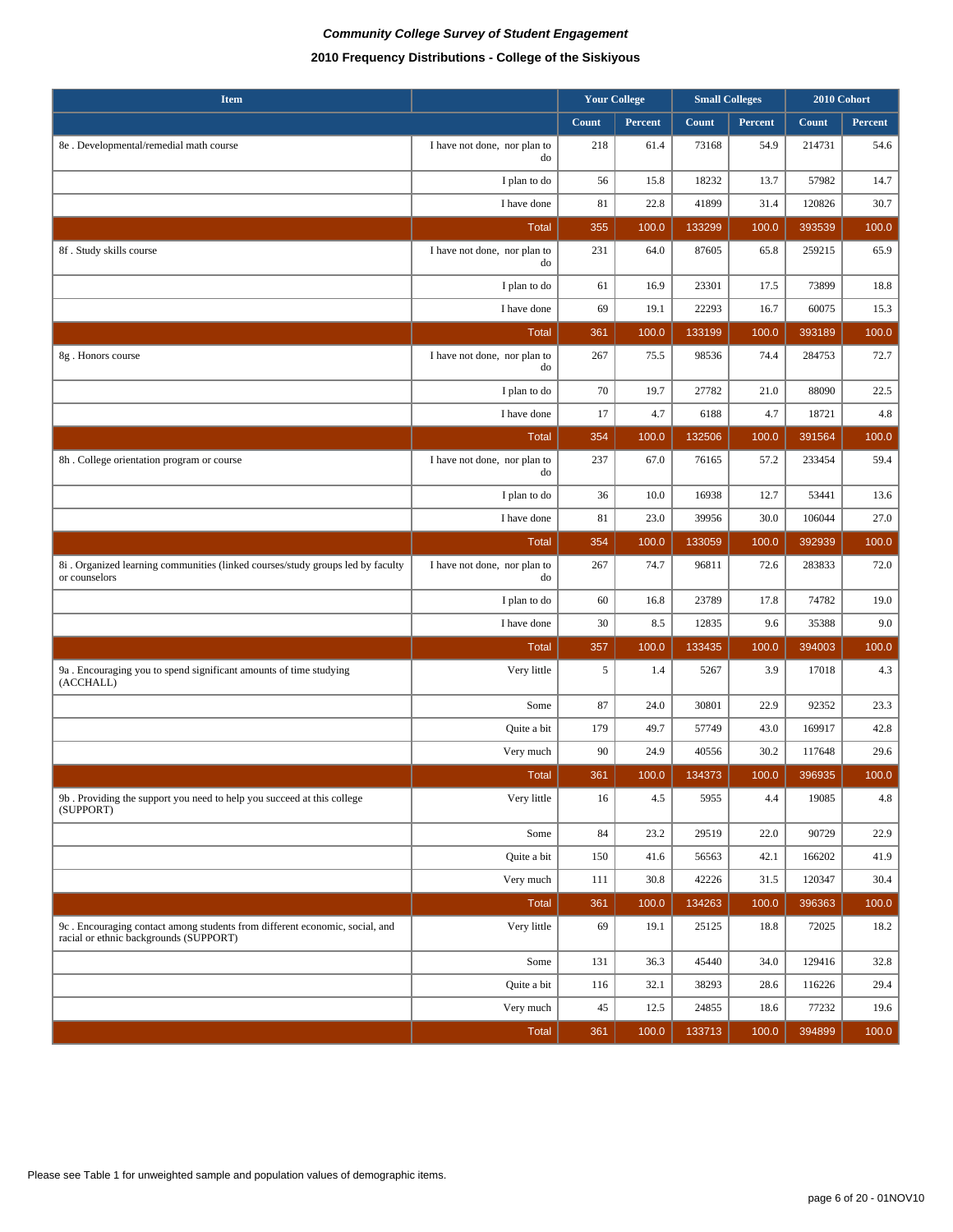| <b>Item</b>                                                                                                                               |                    | <b>Your College</b> |                | <b>Small Colleges</b> |         | 2010 Cohort |                |
|-------------------------------------------------------------------------------------------------------------------------------------------|--------------------|---------------------|----------------|-----------------------|---------|-------------|----------------|
|                                                                                                                                           |                    | Count               | <b>Percent</b> | Count                 | Percent | Count       | <b>Percent</b> |
| 9d. Helping you cope with your non-academic responsibilities (work, family,<br>etc.) (SUPPORT)                                            | Very little        | 162                 | 44.9           | 50838                 | 38.0    | 157458      | 39.9           |
|                                                                                                                                           | Some               | 117                 | 32.4           | 47339                 | 35.4    | 135180      | 34.2           |
|                                                                                                                                           | Quite a bit        | 62                  | 17.3           | 23578                 | 17.6    | 67953       | 17.2           |
|                                                                                                                                           | Very much          | 19                  | 5.4            | 12079                 | 9.0     | 34454       | 8.7            |
|                                                                                                                                           | <b>Total</b>       | 360                 | 100.0          | 133834                | 100.0   | 395045      | 100.0          |
| 9e. Providing the support you need to thrive socially (SUPPORT)                                                                           | Very little        | 125                 | 35.3           | 34791                 | 26.1    | 108434      | 27.6           |
|                                                                                                                                           | Some               | 132                 | 37.2           | 53614                 | 40.2    | 156037      | 39.7           |
|                                                                                                                                           | Quite a bit        | 76                  | 21.4           | 30969                 | 23.2    | 89128       | 22.7           |
|                                                                                                                                           | Very much          | 22                  | 6.1            | 13849                 | 10.4    | 39527       | 10.1           |
|                                                                                                                                           | <b>Total</b>       | 355                 | 100.0          | 133223                | 100.0   | 393126      | 100.0          |
| 9f. Providing the financial support you need to afford your education<br>(SUPPORT)                                                        | Very little        | 115                 | 31.7           | 29542                 | 22.1    | 98717       | 25.1           |
|                                                                                                                                           | Some               | 99                  | 27.5           | 35359                 | 26.5    | 105235      | 26.7           |
|                                                                                                                                           | Quite a bit        | 84                  | 23.4           | 35074                 | 26.3    | 97839       | 24.8           |
|                                                                                                                                           | Very much          | 63                  | 17.4           | 33512                 | 25.1    | 91973       | 23.4           |
|                                                                                                                                           | <b>Total</b>       | 361                 | 100.0          | 133487                | 100.0   | 393764      | 100.0          |
| 9g. Using computers in academic work                                                                                                      | Very little        | $22\,$              | 6.1            | 7457                  | 5.6     | 23918       | 6.0            |
|                                                                                                                                           | Some               | 53                  | 14.7           | 22037                 | 16.4    | 68539       | 17.3           |
|                                                                                                                                           | Quite a bit        | 128                 | 35.5           | 44389                 | 33.1    | 130282      | 32.9           |
|                                                                                                                                           | Very much          | 158                 | 43.7           | 60314                 | 44.9    | 173465      | 43.8           |
|                                                                                                                                           | <b>Total</b>       | 361                 | 100.0          | 134197                | 100.0   | 396204      | 100.0          |
| 10a. Preparing for class (studying, reading, writing, rehearsing, doing<br>homework, or other activites related to your program) (STUEFF) | None               | 3                   | 0.9            | 2363                  | 1.8     | 6489        | 1.6            |
|                                                                                                                                           | $1-5$ hours        | 136                 | 37.8           | 54682                 | 40.8    | 164760      | 41.6           |
|                                                                                                                                           | 6-10 hours         | 129                 | 35.9           | 39490                 | 29.4    | 118194      | 29.8           |
|                                                                                                                                           | 11-20 hours        | 60                  | 16.7           | 23916                 | 17.8    | 69570       | 17.6           |
|                                                                                                                                           | 21-30 hours        | 19                  | 5.2            | 8715                  | 6.5     | 24329       | 6.1            |
|                                                                                                                                           | More than 30 hours | 12                  | 3.4            | 4997                  | 3.7     | 12967       | 3.3            |
|                                                                                                                                           | Total $ $          | 359                 | 100.0          | 134163                | 100.0   | 396309      | 100.0          |
| 10b. Working for pay                                                                                                                      | None               | 120                 | 33.3           | 34763                 | 26.0    | 94964       | 24.0           |
|                                                                                                                                           | 1-5 hours          | $25\,$              | 7.0            | 8339                  | 6.2     | 23286       | 5.9            |
|                                                                                                                                           | $6-10$ hours       | 32                  | 8.9            | 9031                  | 6.8     | 25695       | 6.5            |
|                                                                                                                                           | 11-20 hours        | 50                  | 13.9           | 17042                 | 12.7    | 51000       | 12.9           |
|                                                                                                                                           | 21-30 hours        | 40                  | 11.1           | 21201                 | 15.9    | 66037       | 16.7           |
|                                                                                                                                           | More than 30 hours | 93                  | 25.8           | 43363                 | 32.4    | 133900      | 33.9           |
|                                                                                                                                           | Total              | 360                 | 100.0          | 133739                | 100.0   | 394882      | 100.0          |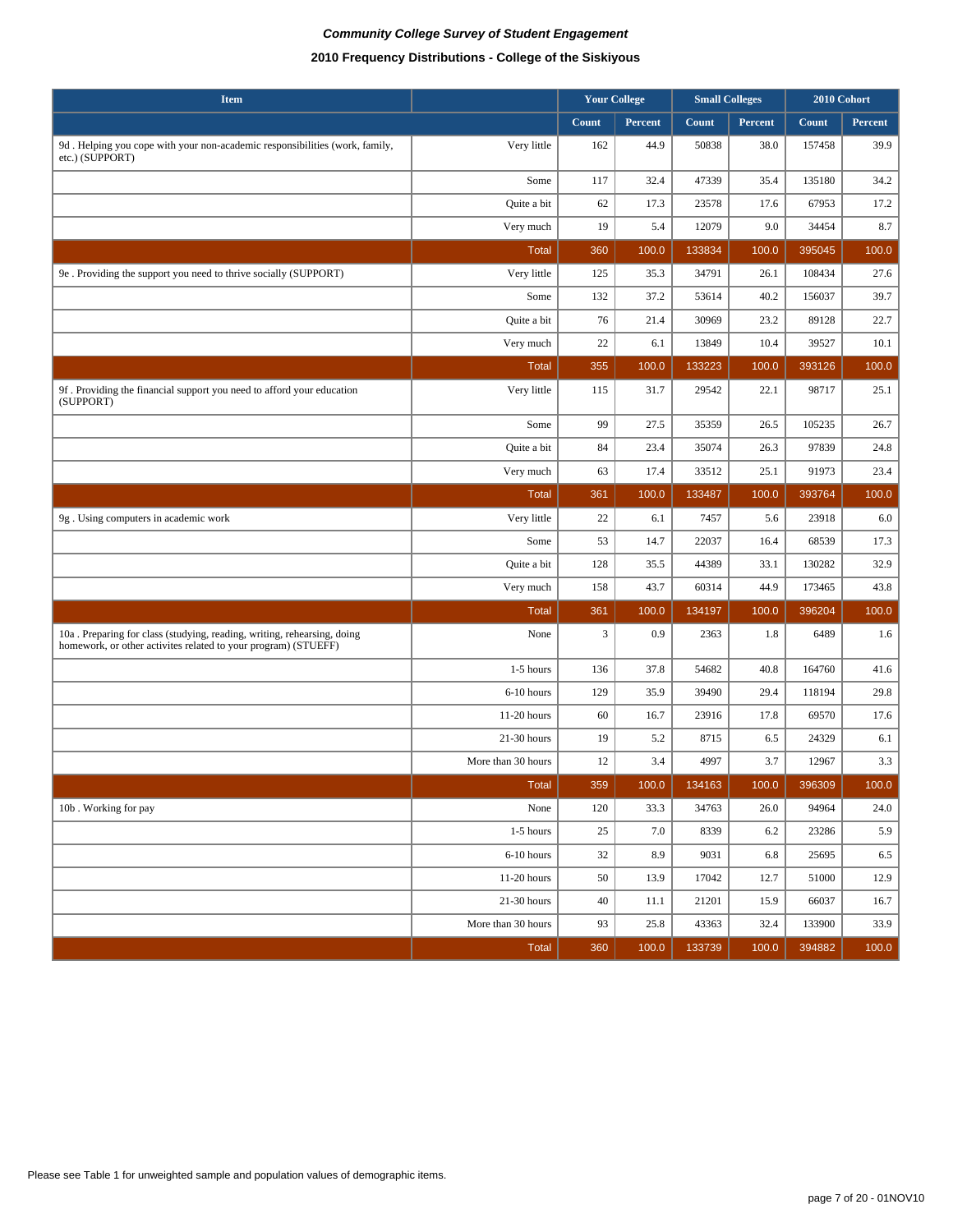| <b>Item</b>                                                                                                                                                |                                                  |                  | <b>Your College</b> | <b>Small Colleges</b> |          | 2010 Cohort  |          |
|------------------------------------------------------------------------------------------------------------------------------------------------------------|--------------------------------------------------|------------------|---------------------|-----------------------|----------|--------------|----------|
|                                                                                                                                                            |                                                  | Count            | Percent             | Count                 | Percent  | <b>Count</b> | Percent  |
| 10c. Participating in college-sponsored activities (organizations, campus<br>publications, student government, intercollegiate or intramural sports, etc.) | None                                             | 275              | 76.4                | 106249                | 79.4     | 323329       | 81.8     |
|                                                                                                                                                            | $1-5$ hours                                      | 43               | 12.0                | 19452                 | 14.5     | 50677        | 12.8     |
|                                                                                                                                                            | 6-10 hours                                       | 12               | 3.2                 | 4014                  | 3.0      | 10689        | 2.7      |
|                                                                                                                                                            | 11-20 hours                                      | 16               | 4.6                 | 2218                  | 1.7      | 5728         | 1.4      |
|                                                                                                                                                            | 21-30 hours                                      | $\sqrt{6}$       | 1.8                 | 896                   | 0.7      | 2236         | 0.6      |
|                                                                                                                                                            | More than 30 hours                               | $\tau$           | 2.0                 | 1071                  | 0.8      | 2612         | 0.7      |
|                                                                                                                                                            | <b>Total</b>                                     | 359              | 100.0               | 133900                | 100.0    | 395271       | 100.0    |
| 10d. Providing care for dependents living with you (parents, children, spouse,<br>$etc.$ )                                                                 | None                                             | 194              | 54.0                | 56424                 | 42.2     | 172863       | 43.8     |
|                                                                                                                                                            | 1-5 hours                                        | 22               | 6.1                 | 18892                 | 14.1     | 60843        | 15.4     |
|                                                                                                                                                            | 6-10 hours                                       | $27\,$           | 7.6                 | 9718                  | 7.3      | 30656        | $7.8\,$  |
|                                                                                                                                                            | 11-20 hours                                      | 17               | 4.7                 | 7547                  | 5.6      | 23340        | 5.9      |
|                                                                                                                                                            | 21-30 hours                                      | 14               | 4.0                 | 5331                  | 4.0      | 15703        | 4.0      |
|                                                                                                                                                            | More than 30 hours                               | 85               | 23.6                | 35676                 | 26.7     | 90856        | 23.0     |
|                                                                                                                                                            | <b>Total</b>                                     | 359              | 100.0               | 133588                | 100.0    | 394261       | 100.0    |
| 10e . Commuting to and from classes                                                                                                                        | None                                             | 45               | 12.5                | 10123                 | 7.6      | 26831        | 6.8      |
|                                                                                                                                                            | $1-5$ hours                                      | 238              | 65.8                | 89776                 | 67.1     | 270482       | 68.5     |
|                                                                                                                                                            | 6-10 hours                                       | 52               | 14.4                | 21978                 | 16.4     | 63622        | 16.1     |
|                                                                                                                                                            | 11-20 hours                                      | 18               | 5.1                 | 6993                  | 5.2      | 20217        | 5.1      |
|                                                                                                                                                            | $21-30$ hours                                    | $\boldsymbol{2}$ | 0.6                 | 2014                  | 1.5      | 5696         | 1.4      |
|                                                                                                                                                            | More than 30 hours                               | 6                | 1.7                 | 2973                  | 2.2      | 8105         | 2.1      |
|                                                                                                                                                            | <b>Total</b>                                     | 361              | 100.0               | 133857                | 100.0    | 394953       | 100.0    |
| 11a. Other students                                                                                                                                        | Unfriendly, unsupportive,<br>sense of alienation | $\overline{4}$   | 1.2                 | 1033                  | 0.8      | 3747         | 0.9      |
|                                                                                                                                                            | (2)                                              | $\,8\,$          | 2.1                 | 2257                  | 1.7      | 7745         | 2.0      |
|                                                                                                                                                            | (3)                                              | 21               | 5.9                 | 5096                  | 3.8      | 17274        | 4.4      |
|                                                                                                                                                            | (4)                                              | 57               | 15.7                | 18449                 | 13.7     | 60418        | 15.2     |
|                                                                                                                                                            | (5)                                              | 80               | 22.2                | 28071                 | 20.9     | 86683        | 21.9     |
|                                                                                                                                                            | (6)                                              | 127              | 35.2                | 38728                 | $28.8\,$ | 111266       | $28.1\,$ |
|                                                                                                                                                            | Friendly, supportive, sense of<br>belonging      | 64               | 17.6                | 40655                 | 30.3     | 109394       | 27.6     |
|                                                                                                                                                            | Total                                            | 361              | 100.0               | 134289                | 100.0    | 396527       | 100.0    |
| 11b. Instructors                                                                                                                                           | Unavailable, unhelpful,<br>unsympathetic         | $\mathbf{1}$     | 0.2                 | 868                   | 0.6      | 2690         | $0.7\,$  |
|                                                                                                                                                            | (2)                                              | $5\overline{ }$  | 1.3                 | 1930                  | 1.4      | 5940         | 1.5      |
|                                                                                                                                                            | (3)                                              | 11               | 3.1                 | 4415                  | 3.3      | 13922        | $3.5\,$  |
|                                                                                                                                                            | (4)                                              | 40               | 11.1                | 14038                 | 10.5     | 45025        | 11.4     |
|                                                                                                                                                            | (5)                                              | 84               | 23.2                | 26600                 | 19.8     | 82102        | 20.7     |
|                                                                                                                                                            | (6)                                              | 126              | 35.0                | 42498                 | 31.6     | 125872       | 31.7     |
|                                                                                                                                                            | Available, helpful,<br>sympathetic               | 94               | 26.1                | 43938                 | 32.7     | 120986       | 30.5     |
|                                                                                                                                                            | Total                                            | 361              | 100.0               | 134287                | 100.0    | 396537       | 100.0    |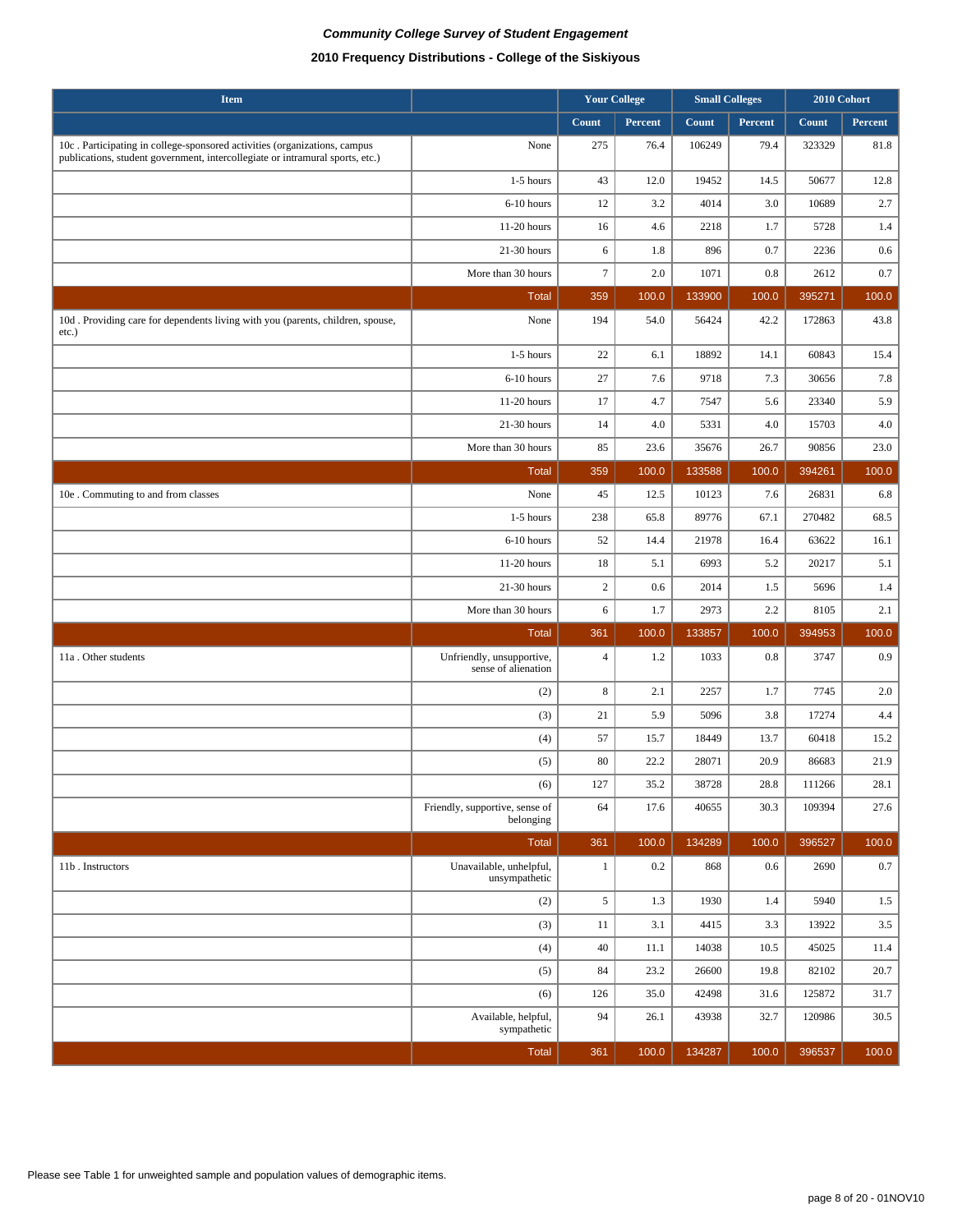| <b>Item</b>                                             |                                 | <b>Your College</b> |         | <b>Small Colleges</b> |         | 2010 Cohort |         |
|---------------------------------------------------------|---------------------------------|---------------------|---------|-----------------------|---------|-------------|---------|
|                                                         |                                 | Count               | Percent | Count                 | Percent | Count       | Percent |
| 11c. Administrative personnel and offices               | Unhelpful, inconsiderate, rigid | 5                   | 1.4     | 3542                  | 2.6     | 12881       | 3.3     |
|                                                         | (2)                             | 16                  | 4.5     | 5316                  | 4.0     | 18709       | 4.7     |
|                                                         | (3)                             | 26                  | 7.1     | 9381                  | 7.0     | 32223       | 8.1     |
|                                                         | (4)                             | 58                  | 16.2    | 23548                 | 17.6    | 76872       | 19.4    |
|                                                         | (5)                             | 75                  | 20.8    | 28867                 | 21.5    | 87063       | 22.0    |
|                                                         | (6)                             | 101                 | 28.0    | 32611                 | 24.3    | 89947       | 22.7    |
|                                                         | Helpful, considerate, flexible  | 79                  | 22.0    | 30840                 | 23.0    | 78057       | 19.7    |
|                                                         | <b>Total</b>                    | 360                 | 100.0   | 134105                | 100.0   | 395752      | 100.0   |
| 12a . Acquiring a broad general education               | Very little                     | 15                  | 4.1     | 6686                  | 5.0     | 21301       | 5.4     |
|                                                         | Some                            | 98                  | 27.1    | 30807                 | 23.0    | 90081       | 22.8    |
|                                                         | Quite a bit                     | 135                 | 37.3    | 56794                 | 42.4    | 166263      | 42.1    |
|                                                         | Very much                       | 114                 | 31.5    | 39651                 | 29.6    | 117660      | 29.8    |
|                                                         | <b>Total</b>                    | 362                 | 100.0   | 133938                | 100.0   | 395305      | 100.0   |
| 12b. Acquiring job or work-related knowledge and skills | Very little                     | 99                  | 27.4    | 19496                 | 14.6    | 68849       | 17.5    |
|                                                         | Some                            | 127                 | 35.1    | 37469                 | 28.0    | 116675      | 29.6    |
|                                                         | Quite a bit                     | 80                  | 22.2    | 43378                 | 32.4    | 121107      | 30.7    |
|                                                         | Very much                       | 56                  | 15.4    | 33358                 | 24.9    | 87910       | 22.3    |
|                                                         | <b>Total</b>                    | 362                 | 100.0   | 133701                | 100.0   | 394541      | 100.0   |
| 12c. Writing clearly and effectively                    | Very little                     | 46                  | 12.8    | 14228                 | 10.6    | 43837       | 11.1    |
|                                                         | Some                            | 94                  | 26.2    | 38056                 | 28.5    | 112573      | 28.5    |
|                                                         | Quite a bit                     | 125                 | 34.8    | 51371                 | 38.4    | 150004      | 38.0    |
|                                                         | Very much                       | 94                  | 26.1    | 30074                 | 22.5    | 88346       | 22.4    |
|                                                         | <b>Total</b>                    | 359                 | 100.0   | 133729                | 100.0   | 394760      | 100.0   |
| 12d. Speaking clearly and effectively                   | Very little                     | 73                  | 20.2    | 17634                 | 13.2    | 54841       | 13.9    |
|                                                         | Some                            | 104                 | 28.6    | 40537                 | 30.3    | 118913      | 30.1    |
|                                                         | Quite a bit                     | 130                 | 36.1    | 47821                 | 35.8    | 139365      | 35.3    |
|                                                         | Very much                       | 55                  | 15.1    | 27701                 | 20.7    | 81386       | 20.6    |
|                                                         | <b>Total</b>                    | 362                 | 100.0   | 133693                | 100.0   | 394505      | 100.0   |
| 12e . Thinking critically and analytically              | Very little                     | 18                  | 4.9     | 7695                  | 5.8     | 24839       | 6.3     |
|                                                         | Some                            | 127                 | 35.5    | 32463                 | 24.3    | 96966       | 24.6    |
|                                                         | Quite a bit                     | 131                 | 36.7    | 56285                 | 42.1    | 165405      | 41.9    |
|                                                         | Very much                       | 82                  | 22.9    | 37194                 | 27.8    | 107270      | 27.2    |
|                                                         | <b>Total</b>                    | 358                 | 100.0   | 133637                | 100.0   | 394480      | 100.0   |
| 12f . Solving numerical problems                        | Very little                     | 62                  | 17.2    | 19183                 | 14.4    | 61993       | 15.7    |
|                                                         | Some                            | 106                 | 29.4    | 38828                 | 29.1    | 114120      | 29.0    |
|                                                         | Quite a bit                     | 121                 | 33.5    | 46436                 | 34.8    | 133506      | 33.9    |
|                                                         | Very much                       | $72\,$              | 19.9    | 29112                 | 21.8    | 84393       | 21.4    |
|                                                         | <b>Total</b>                    | 361                 | 100.0   | 133559                | 100.0   | 394012      | 100.0   |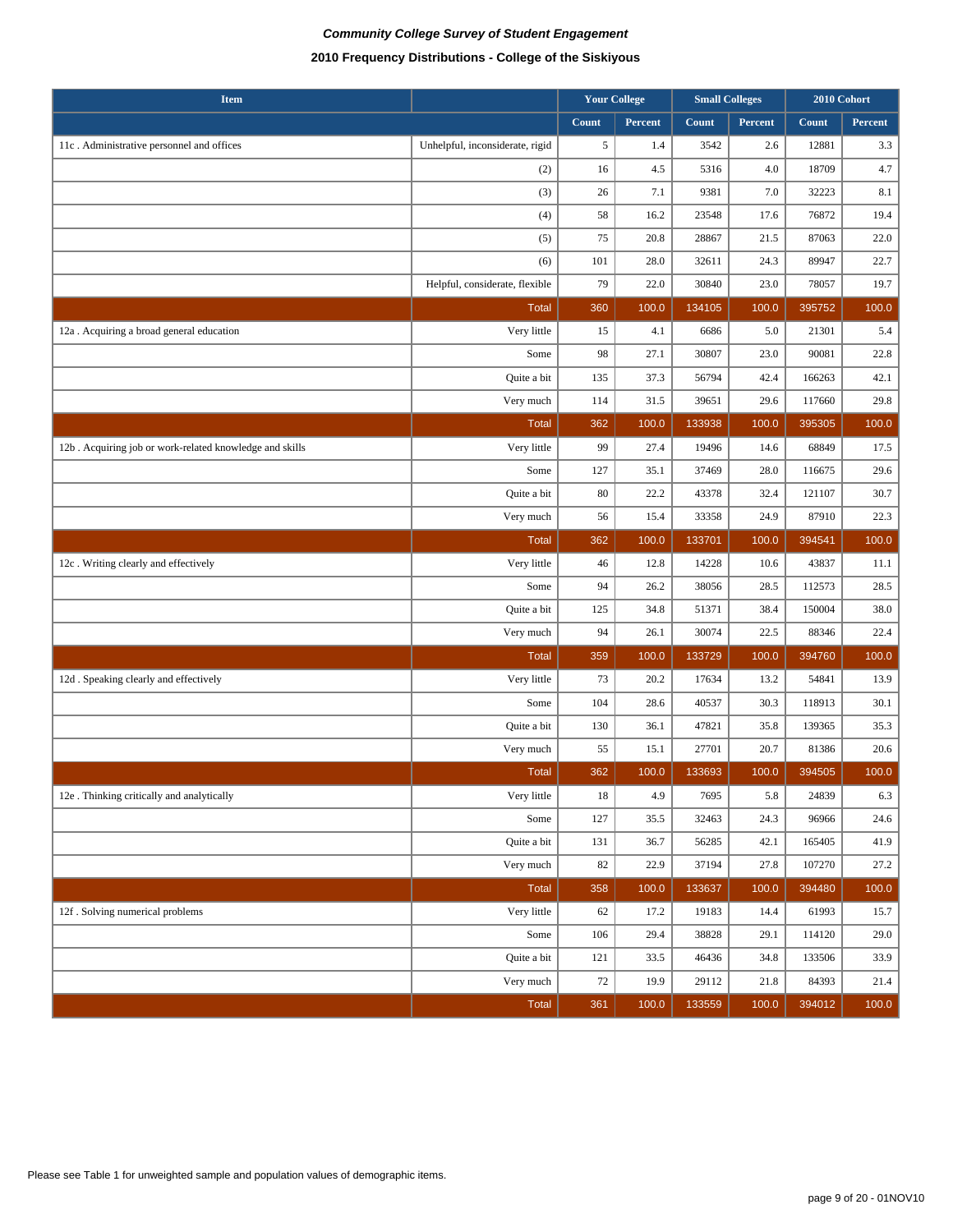| <b>Item</b>                                                      |              |       | <b>Your College</b> |        | <b>Small Colleges</b> | 2010 Cohort |         |
|------------------------------------------------------------------|--------------|-------|---------------------|--------|-----------------------|-------------|---------|
|                                                                  |              | Count | Percent             | Count  | Percent               | Count       | Percent |
| 12g. Using computing and information technology                  | Very little  | 48    | 13.3                | 14938  | 11.2                  | 50790       | 12.9    |
|                                                                  | Some         | 127   | 35.5                | 34579  | 25.9                  | 105344      | 26.7    |
|                                                                  | Quite a bit  | 115   | 31.9                | 45524  | 34.1                  | 130020      | 33.0    |
|                                                                  | Very much    | 69    | 19.2                | 38588  | 28.9                  | 108024      | 27.4    |
|                                                                  | <b>Total</b> | 359   | 100.0               | 133629 | 100.0                 | 394178      | 100.0   |
| 12h. Working effectively with others                             | Very little  | 41    | 11.3                | 10671  | 8.0                   | 35272       | 8.9     |
|                                                                  | Some         | 127   | 35.2                | 39560  | 29.6                  | 120731      | 30.6    |
|                                                                  | Quite a bit  | 121   | 33.4                | 50563  | 37.8                  | 146130      | 37.0    |
|                                                                  | Very much    | 72    | 20.0                | 32909  | 24.6                  | 92411       | 23.4    |
|                                                                  | <b>Total</b> | 361   | 100.0               | 133703 | 100.0                 | 394544      | 100.0   |
| 12i . Learning effectively on your own                           | Very little  | 20    | 5.5                 | 7765   | 5.8                   | 25691       | 6.5     |
|                                                                  | Some         | 109   | 30.5                | 31767  | 23.8                  | 94966       | 24.1    |
|                                                                  | Quite a bit  | 151   | 42.3                | 54791  | 41.0                  | 159707      | 40.5    |
|                                                                  | Very much    | 78    | 21.7                | 39354  | 29.4                  | 114203      | 28.9    |
|                                                                  | <b>Total</b> | 358   | 100.0               | 133677 | 100.0                 | 394567      | 100.0   |
| 12j. Understanding yourself                                      | Very little  | 66    | 18.3                | 20028  | 15.0                  | 63146       | 16.0    |
|                                                                  | Some         | 122   | 34.1                | 39639  | 29.7                  | 115392      | 29.3    |
|                                                                  | Quite a bit  | 99    | 27.6                | 43037  | 32.2                  | 124471      | 31.6    |
|                                                                  | Very much    | 72    | 20.1                | 30809  | 23.1                  | 90978       | 23.1    |
|                                                                  | <b>Total</b> | 359   | 100.0               | 133513 | 100.0                 | 393987      | 100.0   |
| 12k. Understanding people of other racial and ethnic backgrounds | Very little  | 95    | 26.5                | 31473  | 23.6                  | 88655       | 22.5    |
|                                                                  | Some         | 120   | 33.2                | 45553  | 34.2                  | 131947      | 33.5    |
|                                                                  | Quite a bit  | 98    | 27.1                | 34737  | 26.1                  | 105563      | 26.8    |
|                                                                  | Very much    | 48    | 13.2                | 21578  | 16.2                  | 67397       | 17.1    |
|                                                                  | <b>Total</b> | 361   | 100.0               | 133341 | 100.0                 | 393562      | 100.0   |
| 121. Developing a personal code of values and ethics             | Very little  | 106   | 29.4                | 28791  | 21.6                  | 90452       | 23.0    |
|                                                                  | Some         | 120   | 33.3                | 44775  | 33.6                  | 129356      | 32.9    |
|                                                                  | Quite a bit  | 92    | 25.4                | 36841  | 27.6                  | 106826      | 27.1    |
|                                                                  | Very much    | 43    | 11.9                | 22996  | 17.2                  | 66969       | 17.0    |
|                                                                  | <b>Total</b> | 361   | 100.0               | 133403 | 100.0                 | 393603      | 100.0   |
| 12m. Contributing to the welfare of your community               | Very little  | 150   | 41.6                | 44384  | 33.3                  | 141637      | 36.0    |
|                                                                  | Some         | 130   | 35.9                | 48718  | 36.6                  | 138669      | 35.3    |
|                                                                  | Quite a bit  | 56    | 15.4                | 26306  | 19.7                  | 73765       | 18.8    |
|                                                                  | Very much    | 26    | 7.1                 | 13817  | 10.4                  | 38845       | 9.9     |
|                                                                  | <b>Total</b> | 362   | 100.0               | 133225 | 100.0                 | 392916      | 100.0   |
| 12n . Developing clearer career goals                            | Very little  | 68    | 18.7                | 17653  | 13.2                  | 57019       | 14.5    |
|                                                                  | Some         | 102   | 28.3                | 36314  | 27.2                  | 109825      | 27.9    |
|                                                                  | Quite a bit  | 128   | 35.3                | 45237  | 33.9                  | 129219      | 32.8    |
|                                                                  |              |       |                     |        |                       |             |         |
|                                                                  | Very much    | 64    | 17.7                | 34402  | 25.7                  | 98202       | 24.9    |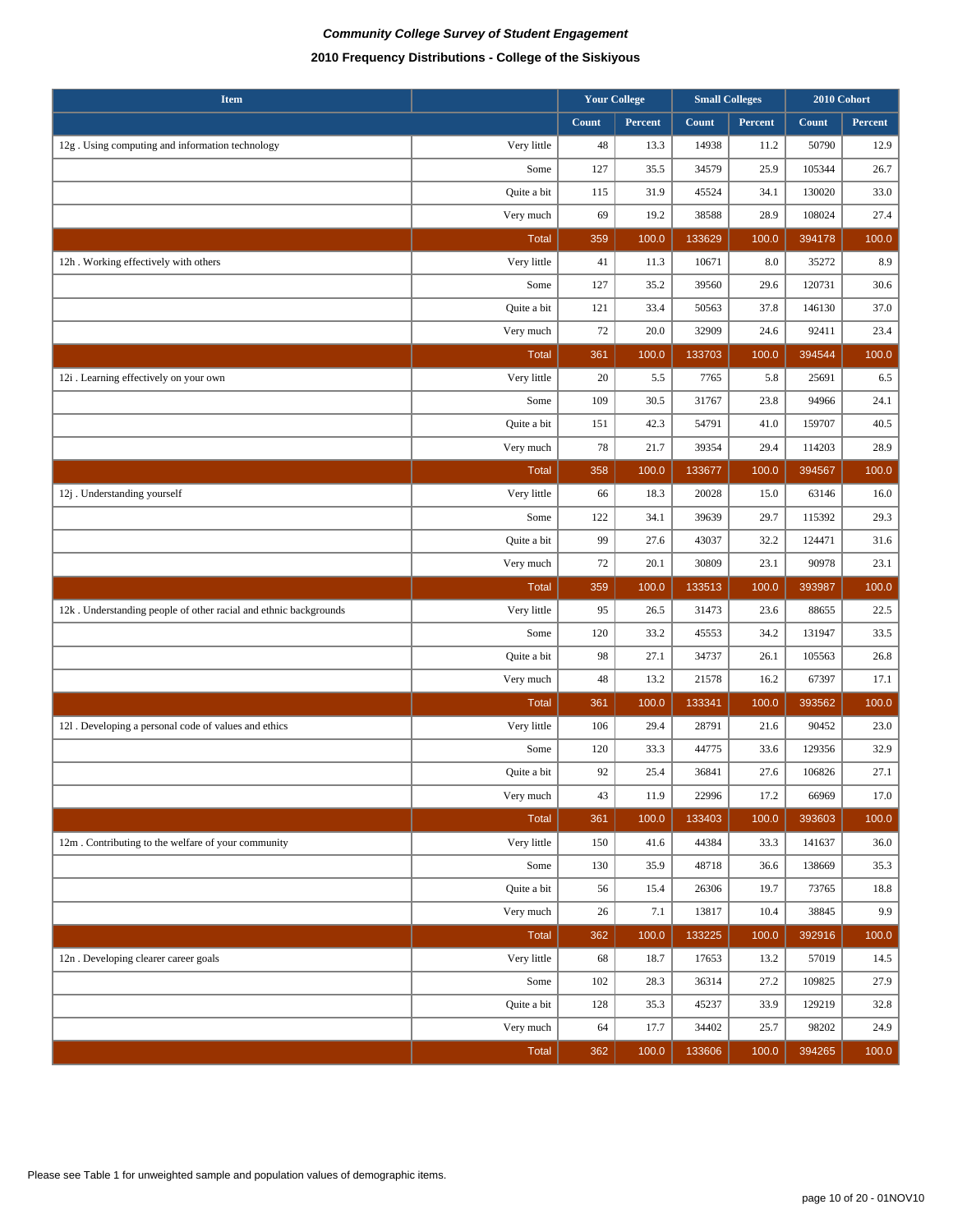| <b>Item</b>                                                  |                            | <b>Your College</b> |         | <b>Small Colleges</b> |         | 2010 Cohort |         |
|--------------------------------------------------------------|----------------------------|---------------------|---------|-----------------------|---------|-------------|---------|
|                                                              |                            | Count               | Percent | Count                 | Percent | Count       | Percent |
| 12o . Gaining information about career opportunities         | Very little                | 74                  | 20.5    | 22321                 | 16.7    | 72549       | 18.4    |
|                                                              | Some                       | 129                 | 35.8    | 38858                 | 29.0    | 116814      | 29.6    |
|                                                              | Quite a bit                | 103                 | 28.4    | 41439                 | 31.0    | 117470      | 29.8    |
|                                                              | Very much                  | 55                  | 15.3    | 31185                 | 23.3    | 88014       | 22.3    |
|                                                              | <b>Total</b>               | 361                 | 100.0   | 133803                | 100.0   | 394847      | 100.0   |
| 13.1a . Frequency: Academic advising/planning (SUPPORT)      | Do not know/not applicable | 23                  | 6.4     | 11242                 | 8.5     | 34895       | 8.9     |
|                                                              | Rarely/never               | 131                 | 35.6    | 42094                 | 31.8    | 133844      | 34.3    |
|                                                              | Sometimes                  | 154                 | 41.8    | 59954                 | 45.3    | 170332      | 43.6    |
|                                                              | Often                      | 60                  | 16.2    | 19151                 | 14.5    | 51505       | 13.2    |
|                                                              | <b>Total</b>               | 368                 | 100.0   | 132441                | 100.0   | 390576      | 100.0   |
| 13.1b. Frequency: Career counseling (SUPPORT)                | Do not know/not applicable | 51                  | 13.9    | 27846                 | 21.1    | 80745       | 20.8    |
|                                                              | Rarely/never               | 202                 | 55.3    | 66727                 | 50.5    | 196160      | 50.4    |
|                                                              | Sometimes                  | 79                  | 21.7    | 30241                 | 22.9    | 90328       | 23.2    |
|                                                              | Often                      | 33                  | 9.0     | 7203                  | 5.5     | 21779       | 5.6     |
|                                                              | <b>Total</b>               | 365                 | 100.0   | 132017                | 100.0   | 389012      | 100.0   |
| 13.1c. Frequency: Job placement assistance                   | Do not know/not applicable | 160                 | 44.1    | 53602                 | 40.9    | 159815      | 41.4    |
|                                                              | Rarely/never               | 182                 | 49.9    | 60586                 | 46.2    | 181858      | 47.1    |
|                                                              | Sometimes                  | 16                  | 4.5     | 12822                 | 9.8     | 34148       | $8.8\,$ |
|                                                              | Often                      | 6                   | 1.5     | 4102                  | 3.1     | 10497       | 2.7     |
|                                                              | <b>Total</b>               | 364                 | 100.0   | 131112                | 100.0   | 386318      | 100.0   |
| 13.1d. Frequency: Peer or other tutoring (STUEFF)            | Do not know/not applicable | 100                 | 27.4    | 35791                 | 27.4    | 106249      | 27.5    |
|                                                              | Rarely/never               | 182                 | 49.9    | 61226                 | 46.8    | 179072      | 46.4    |
|                                                              | Sometimes                  | 54                  | 14.7    | 24033                 | 18.4    | 71504       | 18.5    |
|                                                              | Often                      | 29                  | 8.0     | 9810                  | 7.5     | 28838       | 7.5     |
|                                                              | <b>Total</b>               | 365                 | 100.0   | 130860                | 100.0   | 385663      | 100.0   |
| 13.1e . Frequency: Skill labs (writing, math, etc.) (STUEFF) | Do not know/not applicable | 41                  | 11.3    | 30199                 | 23.1    | 89609       | 23.3    |
|                                                              | Rarely/never               | 119                 | 32.4    | 47127                 | 36.1    | 143535      | 37.3    |
|                                                              | Sometimes                  | 115                 | 31.5    | 32264                 | 24.7    | 93118       | 24.2    |
|                                                              | Often                      | 91                  | 24.8    | 21057                 | 16.1    | 58608       | 15.2    |
|                                                              | <b>Total</b>               | 366                 | 100.0   | 130647                | 100.0   | 384870      | 100.0   |
| 13.1f. Frequency: Child care                                 | Do not know/not applicable | 229                 | 62.5    | 74202                 | 56.7    | 218936      | 56.9    |
|                                                              | Rarely/never               | 129                 | 35.2    | 48590                 | 37.2    | 145977      | 37.9    |
|                                                              | Sometimes                  | $\overline{c}$      | 0.6     | 4168                  | 3.2     | 10911       | 2.8     |
|                                                              | Often                      | 6                   | 1.8     | 3803                  | 2.9     | 9128        | 2.4     |
|                                                              | <b>Total</b>               | 366                 | 100.0   | 130763                | 100.0   | 384952      | 100.0   |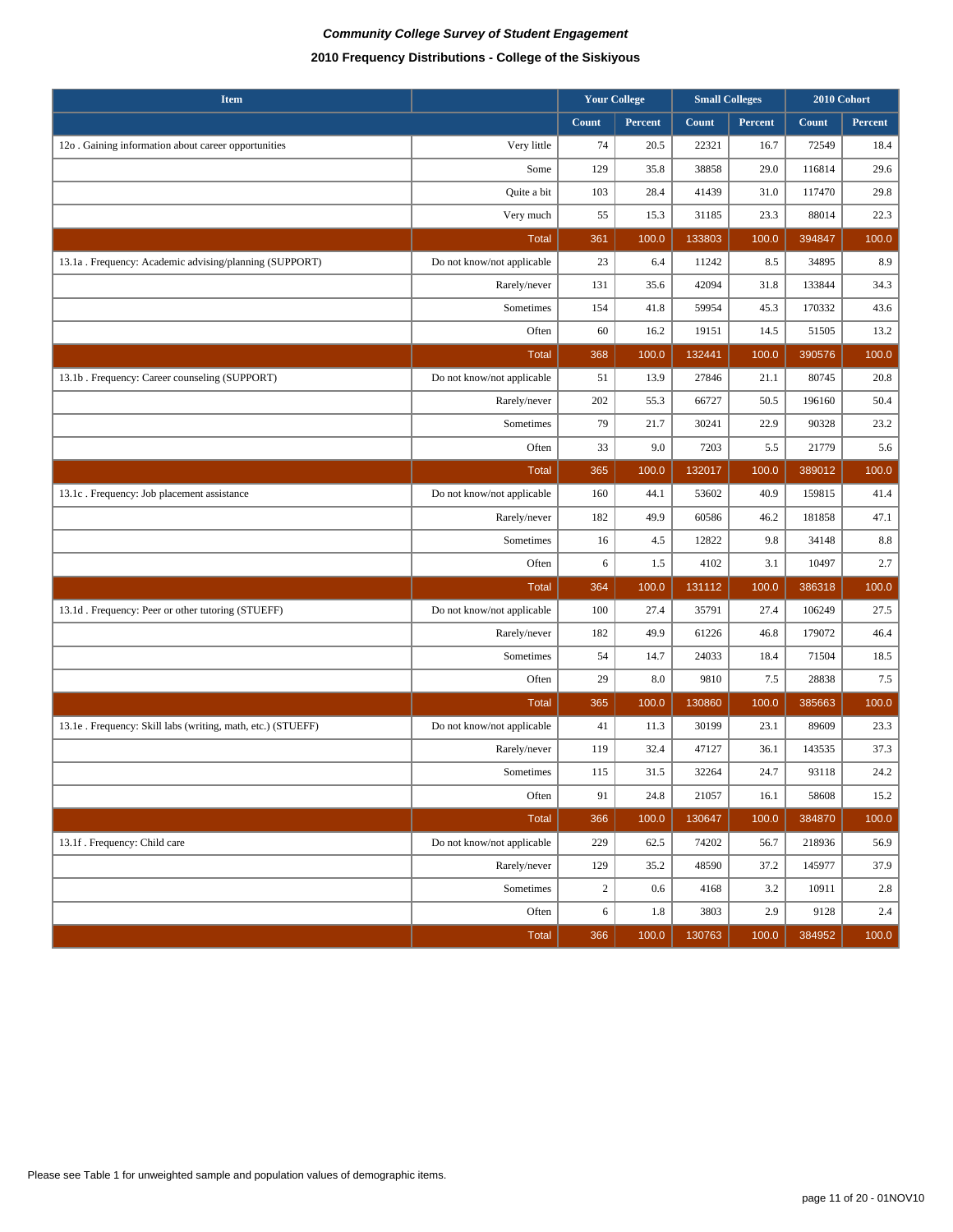| <b>Item</b>                                             |                            | <b>Your College</b><br><b>Small Colleges</b> |         |              |         | 2010 Cohort |         |
|---------------------------------------------------------|----------------------------|----------------------------------------------|---------|--------------|---------|-------------|---------|
|                                                         |                            | Count                                        | Percent | <b>Count</b> | Percent | Count       | Percent |
| 13.1g . Frequency: Financial aid advising               | Do not know/not applicable | 74                                           | 20.3    | 24315        | 18.6    | 82937       | 21.5    |
|                                                         | Rarely/never               | 110                                          | 30.3    | 38212        | 29.2    | 121315      | 31.5    |
|                                                         | Sometimes                  | 123                                          | 33.7    | 42242        | 32.3    | 110634      | 28.7    |
|                                                         | Often                      | 57                                           | 15.7    | 25951        | 19.9    | 70184       | 18.2    |
|                                                         | <b>Total</b>               | 364                                          | 100.0   | 130720       | 100.0   | 385070      | 100.0   |
| 13.1h . Frequency: Computer lab (STUEFF)                | Do not know/not applicable | 39                                           | 10.5    | 15817        | 12.1    | 51019       | 13.2    |
|                                                         | Rarely/never               | 103                                          | 27.8    | 29599        | 22.6    | 92850       | 24.1    |
|                                                         | Sometimes                  | 108                                          | 29.3    | 39955        | 30.5    | 115777      | 30.0    |
|                                                         | Often                      | 120                                          | 32.4    | 45583        | 34.8    | 126181      | 32.7    |
|                                                         | <b>Total</b>               | 370                                          | 100.0   | 130954       | 100.0   | 385827      | 100.0   |
| 13.1i . Frequency: Student organizations                | Do not know/not applicable | 164                                          | 45.2    | 47753        | 36.7    | 146084      | 38.2    |
|                                                         | Rarely/never               | 167                                          | 46.0    | 57823        | 44.5    | 172626      | 45.1    |
|                                                         | Sometimes                  | 20                                           | 5.6     | 17251        | 13.3    | 45595       | 11.9    |
|                                                         | Often                      | 12                                           | 3.2     | 7170         | 5.5     | 18606       | 4.9     |
|                                                         | <b>Total</b>               | 363                                          | 100.0   | 129997       | 100.0   | 382911      | 100.0   |
| 13.1j . Frequency: Transfer credit assistance           | Do not know/not applicable | 156                                          | 43.0    | 47637        | 36.3    | 136110      | 35.2    |
|                                                         | Rarely/never               | 104                                          | 28.5    | 46666        | 35.6    | 143189      | 37.1    |
|                                                         | Sometimes                  | 75                                           | 20.7    | 27100        | 20.7    | 79031       | 20.5    |
|                                                         | Often                      | 28                                           | 7.8     | 9748         | 7.4     | 27856       | 7.2     |
|                                                         | Total                      | 363                                          | 100.0   | 131151       | 100.0   | 386186      | 100.0   |
| 13.1k. Frequency: Services for people with disabilities | Do not know/not applicable | 208                                          | 56.3    | 76389        | 58.1    | 224151      | 57.9    |
|                                                         | Rarely/never               | 119                                          | 32.0    | 43193        | 32.9    | 129981      | 33.6    |
|                                                         | Sometimes                  | 21                                           | 5.8     | 6722         | 5.1     | 18310       | 4.7     |
|                                                         | Often                      | 22                                           | 5.9     | 5088         | 3.9     | 14380       | 3.7     |
|                                                         | <b>Total</b>               | 370                                          | 100.0   | 131392       | 100.0   | 386822      | 100.0   |
| 13.2a . Satisfaction: Academic advising/planning        | Not applicable             | 57                                           | 15.7    | 20992        | 16.2    | 68402       | 18.0    |
|                                                         | Not at all                 | 23                                           | 6.3     | 11180        | 8.6     | 37883       | 9.9     |
|                                                         | Somewhat                   | 145                                          | 39.7    | 55568        | 42.9    | 165633      | 43.5    |
|                                                         | Very                       | 140                                          | 38.4    | 41752        | 32.2    | 108843      | 28.6    |
|                                                         | <b>Total</b>               | 365                                          | 100.0   | 129492       | 100.0   | 380761      | 100.0   |
| 13.2b . Satisfaction: Career Counseling                 | Not applicable             | 126                                          | 34.8    | 52244        | 40.7    | 156058      | 41.4    |
|                                                         | Not at all                 | 47                                           | 12.9    | 16473        | 12.8    | 49423       | 13.1    |
|                                                         | Somewhat                   | 119                                          | 33.0    | 37836        | 29.5    | 110149      | 29.2    |
|                                                         | Very                       | $70\,$                                       | 19.3    | 21785        | 17.0    | 61514       | 16.3    |
|                                                         | Total                      | 362                                          | 100.0   | 128338       | 100.0   | 377144      | 100.0   |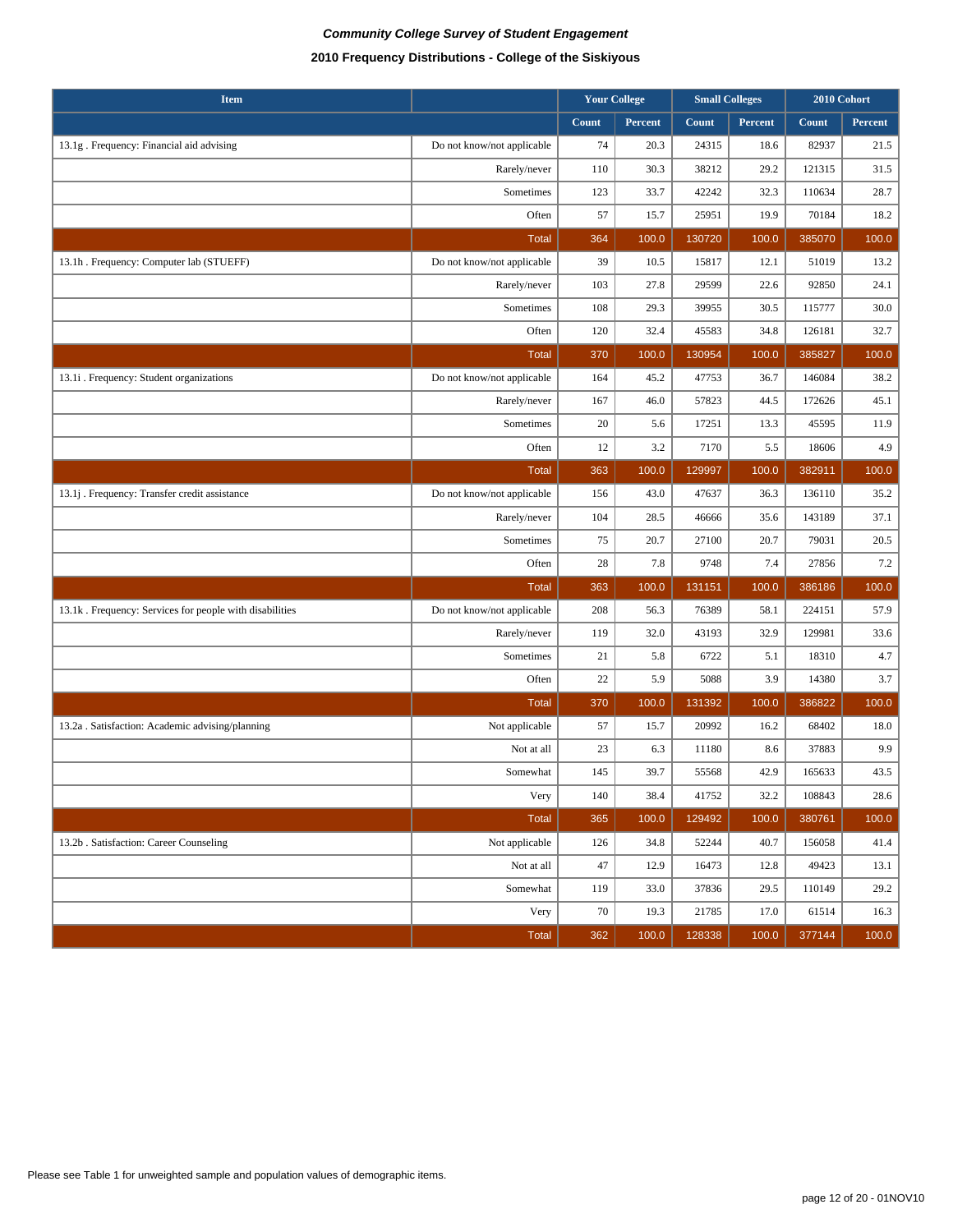| <b>Item</b>                                            | <b>Your College</b> |       |         |        |         | <b>Small Colleges</b> |         | 2010 Cohort |  |
|--------------------------------------------------------|---------------------|-------|---------|--------|---------|-----------------------|---------|-------------|--|
|                                                        |                     | Count | Percent | Count  | Percent | Count                 | Percent |             |  |
| 13.2c. Satisfaction: Job placement assistance          | Not applicable      | 235   | 64.6    | 77195  | 60.8    | 235126                | 63.1    |             |  |
|                                                        | Not at all          | 72    | 19.7    | 17253  | 13.6    | 50700                 | 13.6    |             |  |
|                                                        | Somewhat            | 41    | 11.3    | 22122  | 17.4    | 60278                 | 16.2    |             |  |
|                                                        | Very                | 16    | 4.4     | 10362  | 8.2     | 26496                 | 7.1     |             |  |
|                                                        | <b>Total</b>        | 364   | 100.0   | 126932 | 100.0   | 372600                | 100.0   |             |  |
| 13.2d . Satisfaction: Peer or other tutoring           | Not applicable      | 181   | 50.5    | 61913  | 48.8    | 185206                | 49.7    |             |  |
|                                                        | Not at all          | 34    | 9.4     | 12031  | 9.5     | 35227                 | 9.5     |             |  |
|                                                        | Somewhat            | 73    | 20.3    | 29733  | 23.4    | 86791                 | 23.3    |             |  |
|                                                        | Very                | 71    | 19.8    | 23173  | 18.3    | 65271                 | 17.5    |             |  |
|                                                        | <b>Total</b>        | 359   | 100.0   | 126850 | 100.0   | 372495                | 100.0   |             |  |
| 13.2e . Satisfaction: Skill labs (writing, math, etc.) | Not applicable      | 96    | 26.4    | 51096  | 40.4    | 154962                | 41.7    |             |  |
|                                                        | Not at all          | 27    | 7.5     | 9091   | 7.2     | 27379                 | 7.4     |             |  |
|                                                        | Somewhat            | 97    | 26.7    | 36698  | 29.0    | 104831                | 28.2    |             |  |
|                                                        | Very                | 143   | 39.4    | 29587  | 23.4    | 84325                 | 22.7    |             |  |
|                                                        | <b>Total</b>        | 363   | 100.0   | 126472 | 100.0   | 371497                | 100.0   |             |  |
| 13.2f . Satisfaction: Child care                       | Not applicable      | 292   | 81.2    | 96325  | 76.4    | 288987                | 78.1    |             |  |
|                                                        | Not at all          | 43    | 12.0    | 12692  | 10.1    | 35747                 | 9.7     |             |  |
|                                                        | Somewhat            | 11    | 3.1     | 10202  | 8.1     | 27485                 | 7.4     |             |  |
|                                                        | Very                | 13    | 3.7     | 6870   | 5.4     | 17668                 | 4.8     |             |  |
|                                                        | <b>Total</b>        | 359   | 100.0   | 126089 | 100.0   | 369887                | 100.0   |             |  |
| 13.2g . Satisfaction: Financial aid advising           | Not applicable      | 124   | 34.5    | 35965  | 28.4    | 124202                | 33.4    |             |  |
|                                                        | Not at all          | 51    | 14.3    | 15299  | 12.1    | 47865                 | 12.9    |             |  |
|                                                        | Somewhat            | 98    | 27.1    | 35565  | 28.0    | 98947                 | 26.6    |             |  |
|                                                        | Very                | 87    | 24.1    | 39964  | 31.5    | 100953                | 27.1    |             |  |
|                                                        | <b>Total</b>        |       |         |        |         |                       |         |             |  |
| 13.2h . Satisfaction: Computer lab                     |                     | 360   | 100.0   | 126793 | 100.0   | 371967                | 100.0   |             |  |
|                                                        | Not applicable      | 73    | 20.2    | 25140  | 19.8    | 82871                 | 22.2    |             |  |
|                                                        | Not at all          | 19    | 5.3     | 6615   | 5.2     | 19955                 | 5.3     |             |  |
|                                                        | Somewhat            | 110   | 30.4    | 36789  | 28.9    | 107218                | 28.7    |             |  |
|                                                        | Very                | 159   | 44.0    | 58693  | 46.1    | 163310                | 43.7    |             |  |
|                                                        | <b>Total</b>        | 361   | 100.0   | 127237 | 100.0   | 373354                | 100.0   |             |  |
| 13.2i . Satisfaction: Student organizations            | Not applicable      | 246   | 68.6    | 71811  | 57.2    | 221606                | 60.2    |             |  |
|                                                        | Not at all          | 40    | 11.2    | 12762  | 10.2    | 37961                 | 10.3    |             |  |
|                                                        | Somewhat            | 57    | 15.9    | 27199  | 21.7    | 73451                 | 19.9    |             |  |
|                                                        | Very                | 15    | 4.2     | 13727  | 10.9    | 35403                 | 9.6     |             |  |
|                                                        | <b>Total</b>        | 358   | 100.0   | 125499 | 100.0   | 368421                | 100.0   |             |  |
| 13.2j . Satisfaction: Transfer credit assistance       | Not applicable      | 189   | 54.0    | 63686  | 50.2    | 188974                | 50.7    |             |  |
|                                                        | Not at all          | 42    | 12.1    | 13744  | 10.8    | 41947                 | 11.3    |             |  |
|                                                        | Somewhat            | 72    | 20.5    | 29038  | 22.9    | 85652                 | 23.0    |             |  |
|                                                        | Very                | 47    | 13.4    | 20281  | 16.0    | 55940                 | 15.0    |             |  |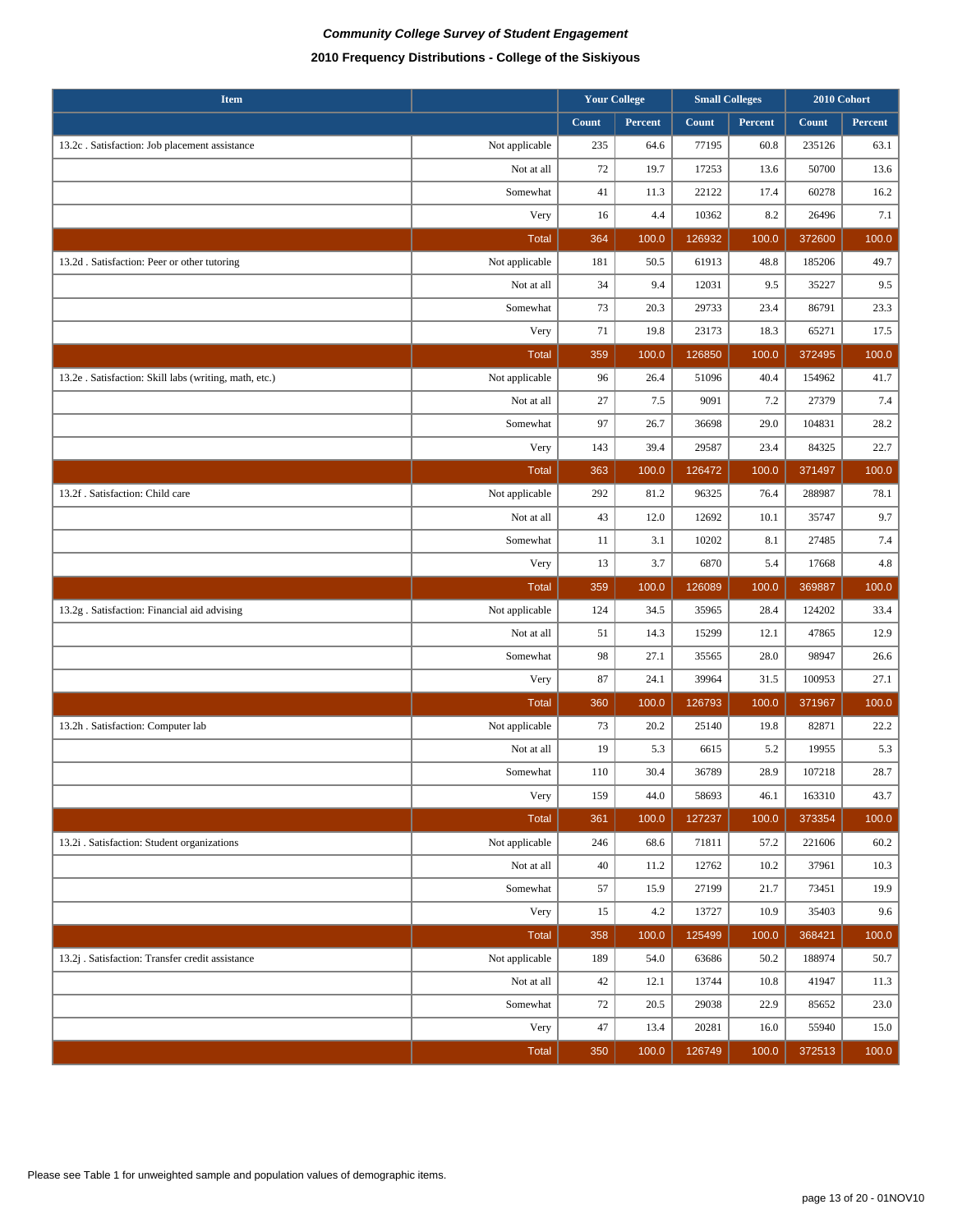| <b>Item</b>                                                |                |       | <b>Your College</b> |        | <b>Small Colleges</b> |        | 2010 Cohort |
|------------------------------------------------------------|----------------|-------|---------------------|--------|-----------------------|--------|-------------|
|                                                            |                | Count | Percent             | Count  | Percent               | Count  | Percent     |
| 13.2k. Satisfaction: Services for people with disabilities | Not applicable | 262   | 74.7                | 92482  | 73.1                  | 276688 | 74.5        |
|                                                            | Not at all     | 26    | 7.3                 | 9441   | 7.5                   | 28083  | 7.6         |
|                                                            | Somewhat       | 27    | 7.7                 | 13436  | 10.6                  | 36305  | 9.8         |
|                                                            | Very           | 36    | 10.3                | 11116  | 8.8                   | 30393  | 8.2         |
|                                                            | <b>Total</b>   | 351   | 100.0               | 126475 | 100.0                 | 371469 | 100.0       |
| 13.3a . Importance: Academic advising/planning             | Not at all     | 46    | 12.7                | 11962  | 9.3                   | 36963  | 9.8         |
|                                                            | Somewhat       | 110   | 30.5                | 35458  | 27.6                  | 103004 | 27.2        |
|                                                            | Very           | 205   | 56.8                | 81209  | 63.1                  | 238291 | 63.0        |
|                                                            | <b>Total</b>   | 361   | 100.0               | 128629 | 100.0                 | 378258 | 100.0       |
| 13.3b . Importance: Career counseling                      | Not at all     | 83    | 22.8                | 26518  | 20.9                  | 76042  | 20.4        |
|                                                            | Somewhat       | 94    | 25.7                | 38557  | 30.3                  | 108576 | 29.1        |
|                                                            | Very           | 187   | 51.5                | 62028  | 48.8                  | 189027 | 50.6        |
|                                                            | <b>Total</b>   | 364   | 100.0               | 127103 | 100.0                 | 373645 | 100.0       |
| 13.3c. Importance: Job placement assistance                | Not at all     | 166   | 45.9                | 40173  | 32.0                  | 121186 | 32.9        |
|                                                            | Somewhat       | 92    | 25.6                | 34765  | 27.7                  | 103574 | 28.1        |
|                                                            | Very           | 103   | 28.6                | 50650  | 40.3                  | 143982 | 39.0        |
|                                                            | <b>Total</b>   | 361   | 100.0               | 125588 | 100.0                 | 368742 | 100.0       |
| 13.3d. Importance: Peer or other tutoring                  | Not at all     | 100   | 27.9                | 36092  | 28.8                  | 105724 | 28.7        |
|                                                            | Somewhat       | 104   | 29.0                | 39673  | 31.6                  | 115986 | 31.5        |
|                                                            | Very           | 155   | 43.1                | 49756  | 39.6                  | 147057 | 39.9        |
|                                                            | <b>Total</b>   | 359   | 100.0               | 125521 | 100.0                 | 368767 | 100.0       |
| 13.3e . Importance: Skill labs (writing, math, etc.)       | Not at all     | 62    | 17.1                | 30226  | 24.2                  | 89665  | 24.4        |
|                                                            | Somewhat       | 99    | 27.4                | 39911  | 31.9                  | 115037 | 31.3        |
|                                                            | Very           | 200   | 55.5                | 54854  | 43.9                  | 162651 | 44.3        |
|                                                            | <b>Total</b>   | 361   | 100.0               | 124991 | 100.0                 | 367353 | 100.0       |
| 13.3f. Importance: Child care                              | Not at all     | 223   | 62.8                | 65672  | 52.8                  | 196384 | 53.8        |
|                                                            | Somewhat       | 44    | 12.4                | 23079  | 18.6                  | 67451  | 18.5        |
|                                                            | Very           | 88    | 24.8                | 35589  | 28.6                  | 101360 | 27.8        |
|                                                            | <b>Total</b>   | 355   | 100.0               | 124340 | 100.0                 | 365195 | 100.0       |
| 13.3g . Importance: Financial aid advising                 | Not at all     | 85    | 24.1                | 22332  | 17.8                  | 73582  | 20.0        |
|                                                            | Somewhat       | 64    | 18.2                | 21730  | 17.3                  | 64722  | 17.5        |
|                                                            | Very           | 204   | 57.6                | 81653  | 65.0                  | 230496 | 62.5        |
|                                                            | <b>Total</b>   | 353   | 100.0               | 125715 | 100.0                 | 368800 | 100.0       |
| 13.3h . Importance: Computer lab                           | Not at all     | 43    | 12.0                | 17636  | 14.0                  | 55715  | 15.0        |
|                                                            | Somewhat       | 105   | 29.0                | 31562  | 25.0                  | 93614  | 25.3        |
|                                                            | Very           | 214   | 59.0                | 77018  | 61.0                  | 221241 | 59.7        |
|                                                            | <b>Total</b>   | 362   | 100.0               | 126216 | 100.0                 | 370570 | 100.0       |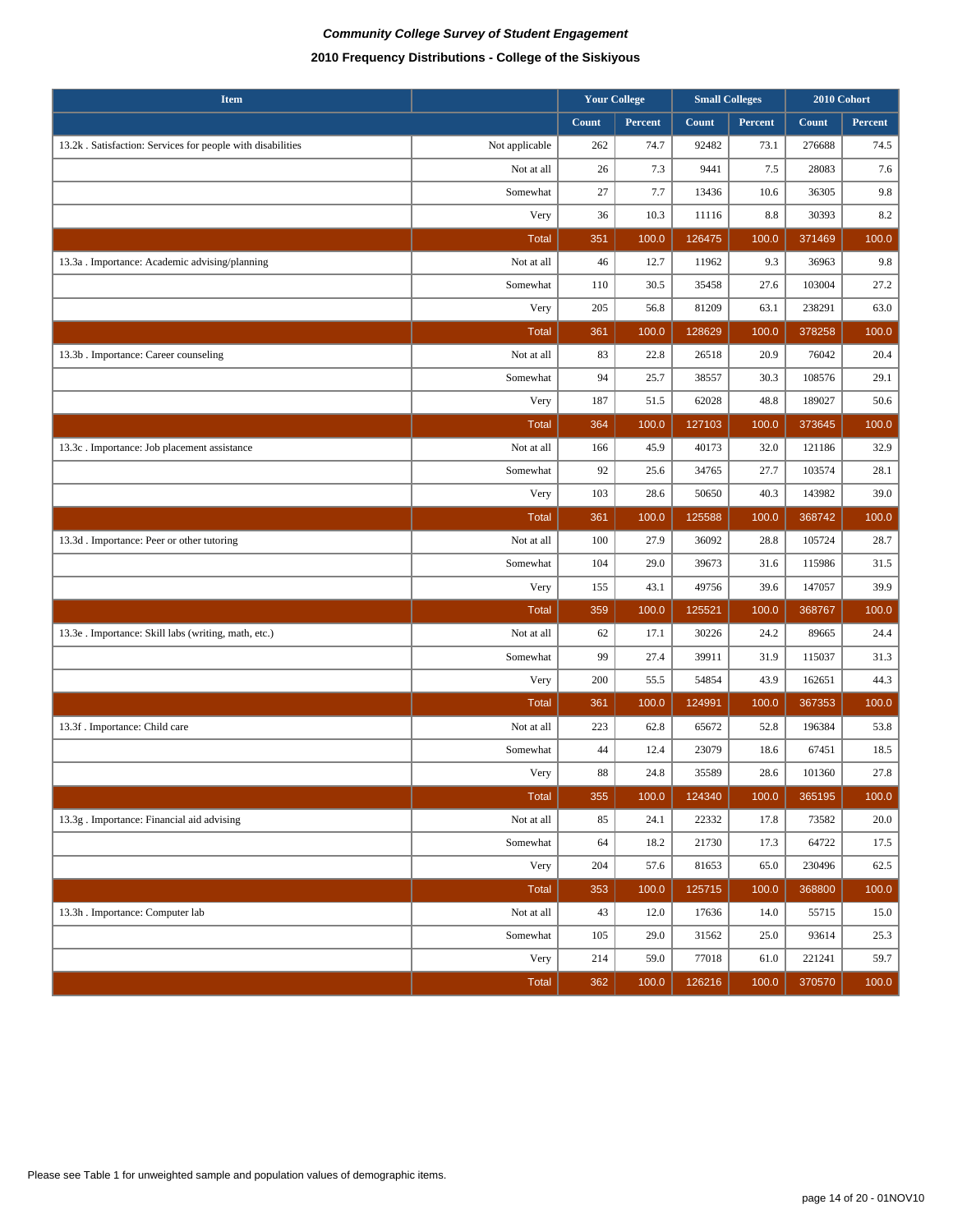| <b>Item</b>                                              |                 | <b>Your College</b> |         | <b>Small Colleges</b> |         | 2010 Cohort |         |
|----------------------------------------------------------|-----------------|---------------------|---------|-----------------------|---------|-------------|---------|
|                                                          |                 | Count               | Percent | Count                 | Percent | Count       | Percent |
| 13.3i . Importance: Student organizations                | Not at all      | 188                 | 52.0    | 48505                 | 39.1    | 145821      | 40.0    |
|                                                          | Somewhat        | 118                 | 32.9    | 44849                 | 36.1    | 129460      | 35.5    |
|                                                          | Very            | 55                  | 15.1    | 30721                 | 24.8    | 88882       | 24.4    |
|                                                          | <b>Total</b>    | 361                 | 100.0   | 124075                | 100.0   | 364163      | 100.0   |
| 13.3j . Importance: Transfer credit assistance           | Not at all      | 126                 | 36.1    | 34754                 | 27.7    | 98981       | 26.8    |
|                                                          | Somewhat        | 58                  | 16.6    | 27901                 | 22.2    | 81302       | 22.1    |
|                                                          | Very            | 165                 | 47.3    | 62815                 | 50.1    | 188423      | 51.1    |
|                                                          | <b>Total</b>    | 349                 | 100.0   | 125470                | 100.0   | 368706      | 100.0   |
| 13.3k. Importance: Services for people with disabilities | Not at all      | 170                 | 47.8    | 49409                 | 39.5    | 147804      | 40.2    |
|                                                          | Somewhat        | 41                  | 11.4    | 19593                 | 15.7    | 57395       | 15.6    |
|                                                          | Very            | 145                 | 40.7    | 56051                 | 44.8    | 162130      | 44.1    |
|                                                          | <b>Total</b>    | 356                 | 100.0   | 125053                | 100.0   | 367329      | 100.0   |
| 14a. Working full-time                                   | Not Likely      | 116                 | 30.9    | 55963                 | 41.7    | 160512      | 40.6    |
|                                                          | Somewhat Likely | 81                  | 21.5    | 29336                 | 21.9    | 85737       | 21.7    |
|                                                          | Likely          | 85                  | 22.8    | 23214                 | 17.3    | 70298       | 17.8    |
|                                                          | Very Likely     | 93                  | 24.8    | 25637                 | 19.1    | 78926       | 20.0    |
|                                                          | <b>Total</b>    | 375                 | 100.0   | 134150                | 100.0   | 395473      | 100.0   |
| 14b. Caring for dependents                               | Not Likely      | 161                 | 43.4    | 64327                 | 48.1    | 192132      | 48.7    |
|                                                          | Somewhat Likely | 90                  | 24.1    | 31608                 | 23.6    | 90517       | 23.0    |
|                                                          | Likely          | 58                  | 15.7    | 21309                 | 15.9    | 62791       | 15.9    |
|                                                          | Very Likely     | 62                  | 16.8    | 16623                 | 12.4    | 48970       | 12.4    |
|                                                          | <b>Total</b>    | 371                 | 100.0   | 133867                | 100.0   | 394410      | 100.0   |
| 14c. Academically unprepared                             | Not Likely      | 211                 | 56.8    | 79927                 | 59.9    | 228996      | 58.3    |
|                                                          | Somewhat Likely | 88                  | 23.6    | 29929                 | 22.4    | 90401       | 23.0    |
|                                                          | Likely          | 42                  | 11.4    | 15249                 | 11.4    | 47048       | 12.0    |
|                                                          | Very Likely     | 31                  | 8.3     | 8352                  | 6.3     | 26525       | 6.7     |
|                                                          | <b>Total</b>    | 372                 | 100.0   | 133457                | 100.0   | 392970      | 100.0   |
| 14d. Lack of finances                                    | Not Likely      | 110                 | 29.6    | 39442                 | 29.5    | 116572      | 29.6    |
|                                                          | Somewhat Likely | 68                  | 18.4    | 30594                 | 22.9    | 90128       | 22.9    |
|                                                          | Likely          | 77                  | 20.7    | 25637                 | 19.2    | 75045       | 19.0    |
|                                                          | Very Likely     | 116                 | 31.3    | 38086                 | 28.5    | 112402      | 28.5    |
|                                                          | <b>Total</b>    | 371                 | 100.0   | 133759                | 100.0   | 394147      | 100.0   |
| 14e . Transfer to a 4-year college                       | Not Likely      | 115                 | 30.9    | 52399                 | 39.2    | 135628      | 34.4    |
|                                                          | Somewhat Likely | 61                  | 16.3    | 24658                 | 18.4    | 70613       | 17.9    |
|                                                          | Likely          | 83                  | 22.4    | 22290                 | 16.7    | 70406       | 17.9    |
|                                                          | Very Likely     | 113                 | 30.4    | 34489                 | 25.8    | 117690      | 29.8    |
|                                                          | Total           | 372                 | 100.0   | 133836                | 100.0   | 394337      | 100.0   |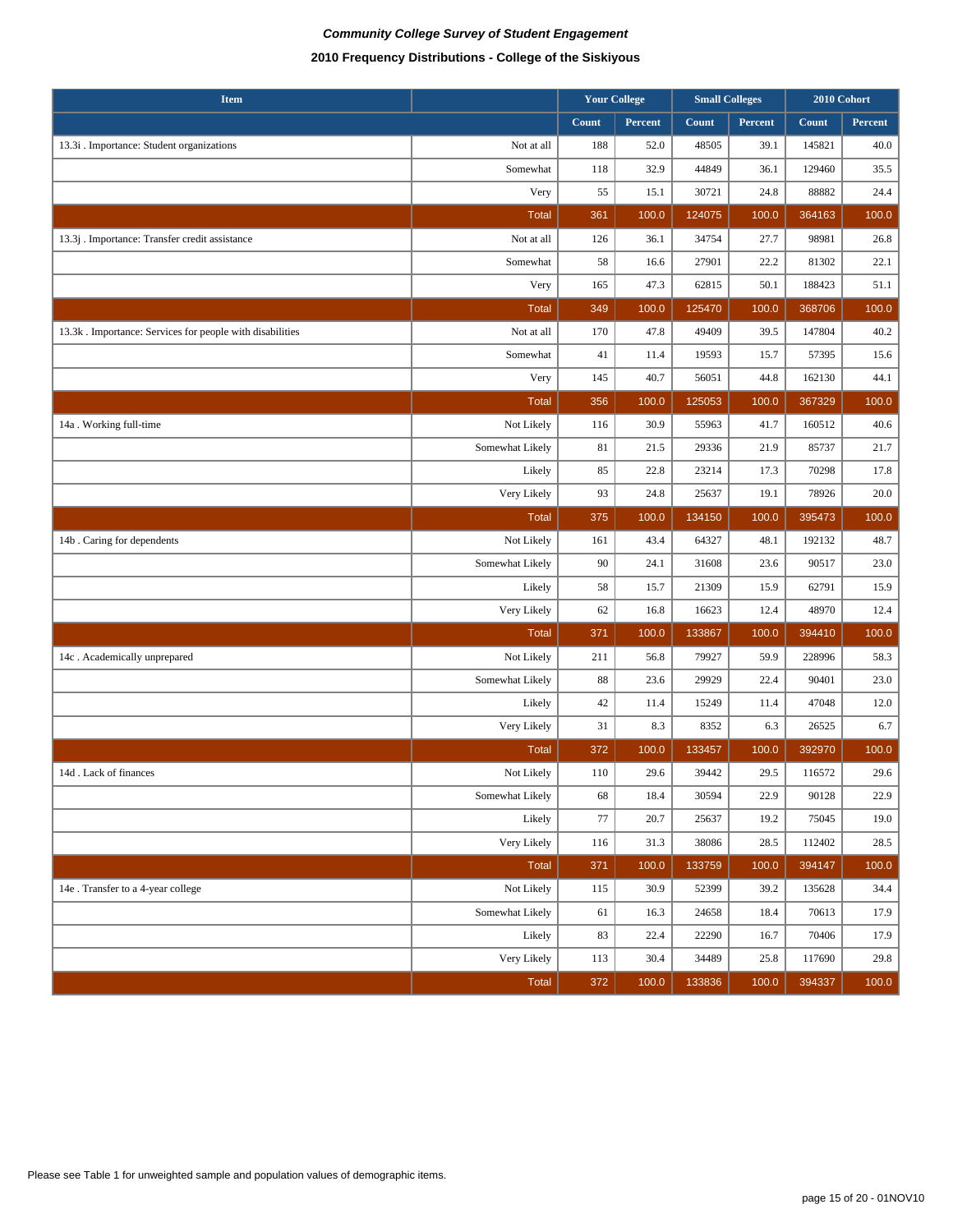| <b>Item</b>                                                                 |                | <b>Your College</b> |         |        | <b>Small Colleges</b> |        | 2010 Cohort |
|-----------------------------------------------------------------------------|----------------|---------------------|---------|--------|-----------------------|--------|-------------|
|                                                                             |                | Count               | Percent | Count  | Percent               | Count  | Percent     |
| 15. How supportive are your friends of your attending this college?         | Not very       | 11                  | 3.0     | 4707   | 3.5                   | 15523  | 3.9         |
|                                                                             | Somewhat       | 71                  | 19.0    | 22549  | 16.8                  | 70590  | 17.8        |
|                                                                             | Quite a bit    | 86                  | 22.9    | 37815  | 28.2                  | 111565 | 28.2        |
|                                                                             | Extremely      | 207                 | 55.2    | 69243  | 51.6                  | 198264 | 50.1        |
|                                                                             | <b>Total</b>   | 375                 | 100.0   | 134314 | 100.0                 | 395942 | 100.0       |
| 16. How supportive is your immediate family of your attending this college? | Not very       | 17                  | 4.6     | 3309   | 2.5                   | 11144  | 2.8         |
|                                                                             | Somewhat       | 32                  | 8.5     | 12927  | 9.6                   | 40565  | 10.3        |
|                                                                             | Quite a bit    | 67                  | 17.8    | 26080  | 19.5                  | 78598  | 19.9        |
|                                                                             | Extremely      | 259                 | 69.1    | 91689  | 68.4                  | 264627 | 67.0        |
|                                                                             | Total          | 375                 | 100.0   | 134005 | 100.0                 | 394934 | 100.0       |
| 17a . To complete a certificate program                                     | Not a goal     | 219                 | 59.6    | 63603  | 48.2                  | 191999 | 49.4        |
|                                                                             | Secondary goal | 70                  | 19.0    | 25446  | 19.3                  | 77235  | 19.9        |
|                                                                             | Primary goal   | 79                  | 21.4    | 42986  | 32.6                  | 119422 | 30.7        |
|                                                                             | <b>Total</b>   | 368                 | 100.0   | 132035 | 100.0                 | 388656 | 100.0       |
| 17b. To obtain an Associate's degree                                        | Not a goal     | 66                  | 17.6    | 23975  | 18.0                  | 75045  | 19.2        |
|                                                                             | Secondary goal | 101                 | 26.9    | 25684  | 19.3                  | 81319  | 20.8        |
|                                                                             | Primary goal   | 207                 | 55.4    | 83232  | 62.6                  | 234951 | 60.0        |
|                                                                             | <b>Total</b>   | 374                 | 100.0   | 132891 | 100.0                 | 391315 | 100.0       |
| 17c. To transfer to a 4-year college or university                          | Not a goal     | 86                  | 22.8    | 44619  | 33.7                  | 106655 | 27.3        |
|                                                                             | Secondary goal | 86                  | 23.0    | 31851  | 24.0                  | 87812  | 22.5        |
|                                                                             | Primary goal   | 203                 | 54.2    | 55984  | 42.3                  | 196398 | 50.2        |
|                                                                             | <b>Total</b>   | 375                 | 100.0   | 132454 | 100.0                 | 390865 | 100.0       |
| 17d. To obtain or update job-related skills                                 | Not a goal     | 167                 | 45.6    | 36376  | 27.6                  | 115200 | 29.7        |
|                                                                             | Secondary goal | 80                  | 21.8    | 34968  | 26.5                  | 105427 | 27.2        |
|                                                                             | Primary goal   | 120                 | 32.6    | 60514  | 45.9                  | 167541 | 43.2        |
|                                                                             | <b>Total</b>   | 367                 | 100.0   | 131858 | 100.0                 | 388168 | 100.0       |
| 17e. To take one or more courses for self-improvement                       | Not a goal     | 110                 | 29.6    | 32846  | 24.8                  | 100312 | 25.7        |
|                                                                             | Secondary goal | 135                 | 36.4    | 45837  | 34.7                  | 135233 | 34.7        |
|                                                                             | Primary goal   | 126                 | 34.0    | 53566  | 40.5                  | 154017 | 39.5        |
|                                                                             | <b>Total</b>   | 371                 | 100.0   | 132249 | 100.0                 | 389562 | 100.0       |
| 17f. To change careers                                                      | Not a goal     | 230                 | 62.2    | 69450  | 52.5                  | 210931 | 54.2        |
|                                                                             | Secondary goal | 56                  | 15.2    | 20728  | 15.7                  | 62417  | 16.0        |
|                                                                             | Primary goal   | 84                  | 22.6    | 42055  | 31.8                  | 116159 | 29.8        |
|                                                                             | <b>Total</b>   | 370                 | 100.0   | 132233 | 100.0                 | 389507 | 100.0       |
| 18a . My own income/savings                                                 | Not a source   | 95                  | 25.4    | 48888  | 36.8                  | 132455 | 33.8        |
|                                                                             | Minor source   | 93                  | 24.7    | 40580  | 30.5                  | 114514 | 29.2        |
|                                                                             | Major source   | 187                 | 49.9    | 43409  | 32.7                  | 144683 | 36.9        |
|                                                                             | <b>Total</b>   | 375                 | 100.0   | 132877 | 100.0                 | 391652 | 100.0       |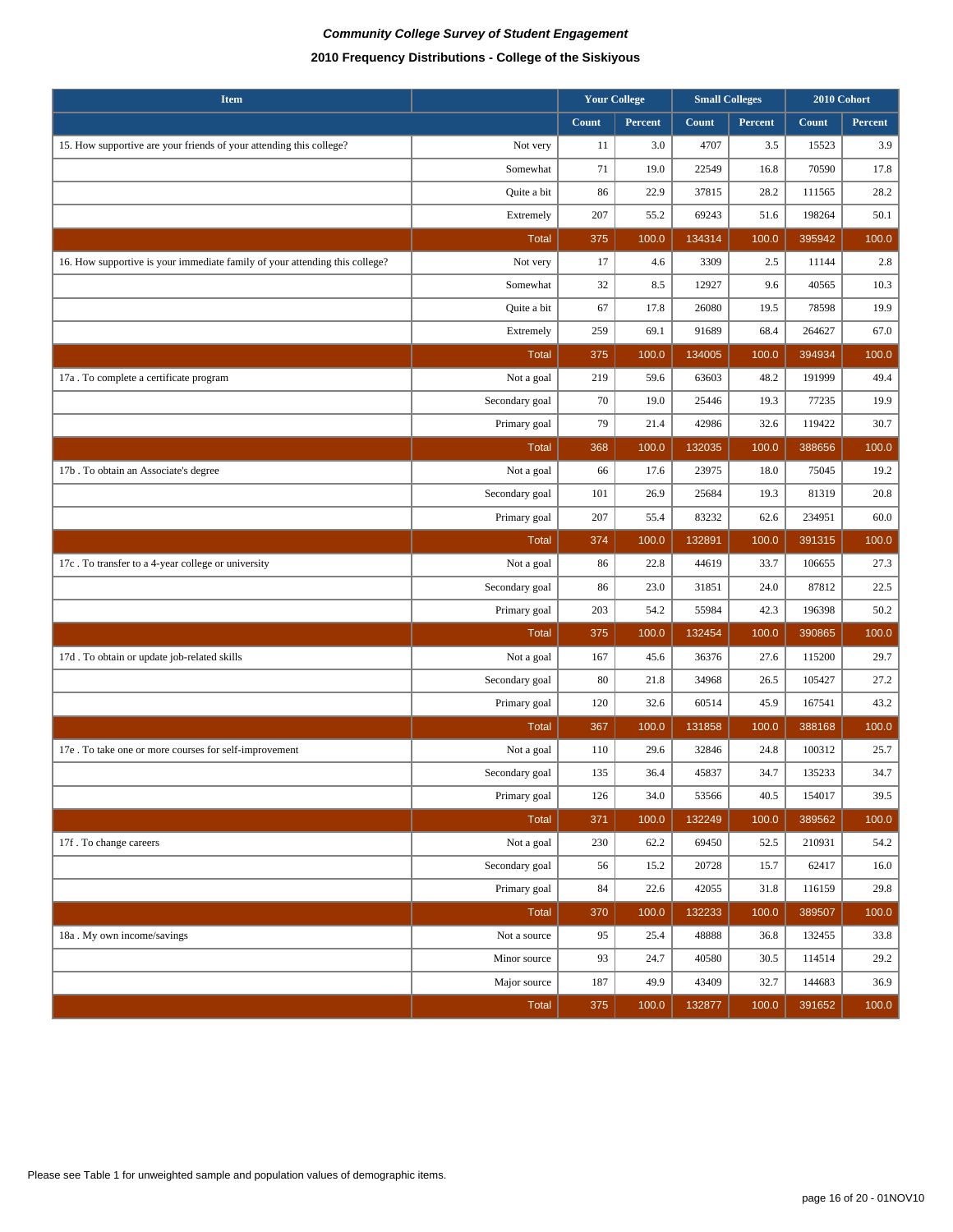| <b>Item</b>                                              |              | <b>Your College</b><br><b>Small Colleges</b> |         |              | 2010 Cohort |        |         |
|----------------------------------------------------------|--------------|----------------------------------------------|---------|--------------|-------------|--------|---------|
|                                                          |              | Count                                        | Percent | <b>Count</b> | Percent     | Count  | Percent |
| 18b. Parent or spouse/significant other's income/savings | Not a source | 218                                          | 58.6    | 75999        | 57.4        | 211069 | 54.2    |
|                                                          | Minor source | 67                                           | 18.0    | 23856        | 18.0        | 69443  | 17.8    |
|                                                          | Major source | 87                                           | 23.4    | 32433        | 24.5        | 109196 | 28.0    |
|                                                          | <b>Total</b> | 372                                          | 100.0   | 132288       | 100.0       | 389708 | 100.0   |
| 18c. Employer contributions                              | Not a source | 343                                          | 91.5    | 112356       | 85.4        | 331359 | 85.6    |
|                                                          | Minor source | 24                                           | 6.3     | 9865         | 7.5         | 29026  | 7.5     |
|                                                          | Major source | $\,8\,$                                      | 2.2     | 9285         | 7.1         | 26899  | 6.9     |
|                                                          | <b>Total</b> | 375                                          | 100.0   | 131506       | 100.0       | 387284 | 100.0   |
| 18d. Grants & scholarships                               | Not a source | 196                                          | 52.4    | 58021        | 43.8        | 202014 | 51.8    |
|                                                          | Minor source | 57                                           | 15.3    | 17712        | 13.4        | 46485  | 11.9    |
|                                                          | Major source | 121                                          | 32.4    | 56819        | 42.9        | 141523 | 36.3    |
|                                                          | <b>Total</b> | 374                                          | 100.0   | 132552       | 100.0       | 390022 | 100.0   |
| 18e . Student loans (bank, etc.)                         | Not a source | 280                                          | 74.7    | 82561        | 62.4        | 265988 | 68.3    |
|                                                          | Minor source | 26                                           | 7.1     | 12254        | 9.3         | 33171  | 8.5     |
|                                                          | Major source | 68                                           | 18.2    | 37535        | 28.4        | 90194  | 23.2    |
|                                                          | <b>Total</b> | 374                                          | 100.0   | 132350       | 100.0       | 389353 | 100.0   |
| 18f. Public assistance                                   | Not a source | 320                                          | 85.5    | 113180       | 85.8        | 338157 | 87.0    |
|                                                          | Minor source | 24                                           | 6.4     | 7763         | 5.9         | 20798  | 5.4     |
|                                                          | Major source | 30                                           | 8.1     | 10982        | 8.3         | 29526  | 7.6     |
|                                                          | <b>Total</b> | 374                                          | 100.0   | 131925       | 100.0       | 388481 | 100.0   |
| 19. Proprietary (private) school or training program     | No response  | 333                                          | 88.4    | 127121       | 93.1        | 373561 | 92.7    |
|                                                          | Response     | 43                                           | 11.6    | 9351         | 6.9         | 29491  | 7.3     |
|                                                          | <b>Total</b> | 376                                          | 100.0   | 136472       | 100.0       | 403052 | 100.0   |
| 19. Public vocational-technical school                   | No response  | 357                                          | 95.0    | 123188       | 90.3        | 366220 | 90.9    |
|                                                          | Response     | 19                                           | 5.0     | 13284        | 9.7         | 36832  | 9.1     |
|                                                          | <b>Total</b> | 376                                          | 100.0   | 136472       | 100.0       | 403052 | 100.0   |
| 19. Another community or technical college               | No response  | 264                                          | 70.3    | 108141       | 79.2        | 321310 | 79.7    |
|                                                          | Response     | 112                                          | 29.7    | 28331        | 20.8        | 81742  | 20.3    |
|                                                          | Total        | 376                                          | 100.0   | 136472       | 100.0       | 403052 | 100.0   |
| 19. 4-year college or university                         | No response  | 335                                          | 89.0    | 107633       | 78.9        | 312159 | 77.4    |
|                                                          | Response     | 41                                           | 11.0    | 28839        | 21.1        | 90893  | 22.6    |
|                                                          | Total        | 376                                          | 100.0   | 136472       | 100.0       | 403052 | 100.0   |
| 19. None                                                 | No response  | 168                                          | 44.6    | 65955        | 48.3        | 199191 | 49.4    |
|                                                          | Response     | 208                                          | 55.4    | 70517        | 51.7        | 203861 | 50.6    |
|                                                          | Total        | 376                                          | 100.0   | 136472       | 100.0       | 403052 | 100.0   |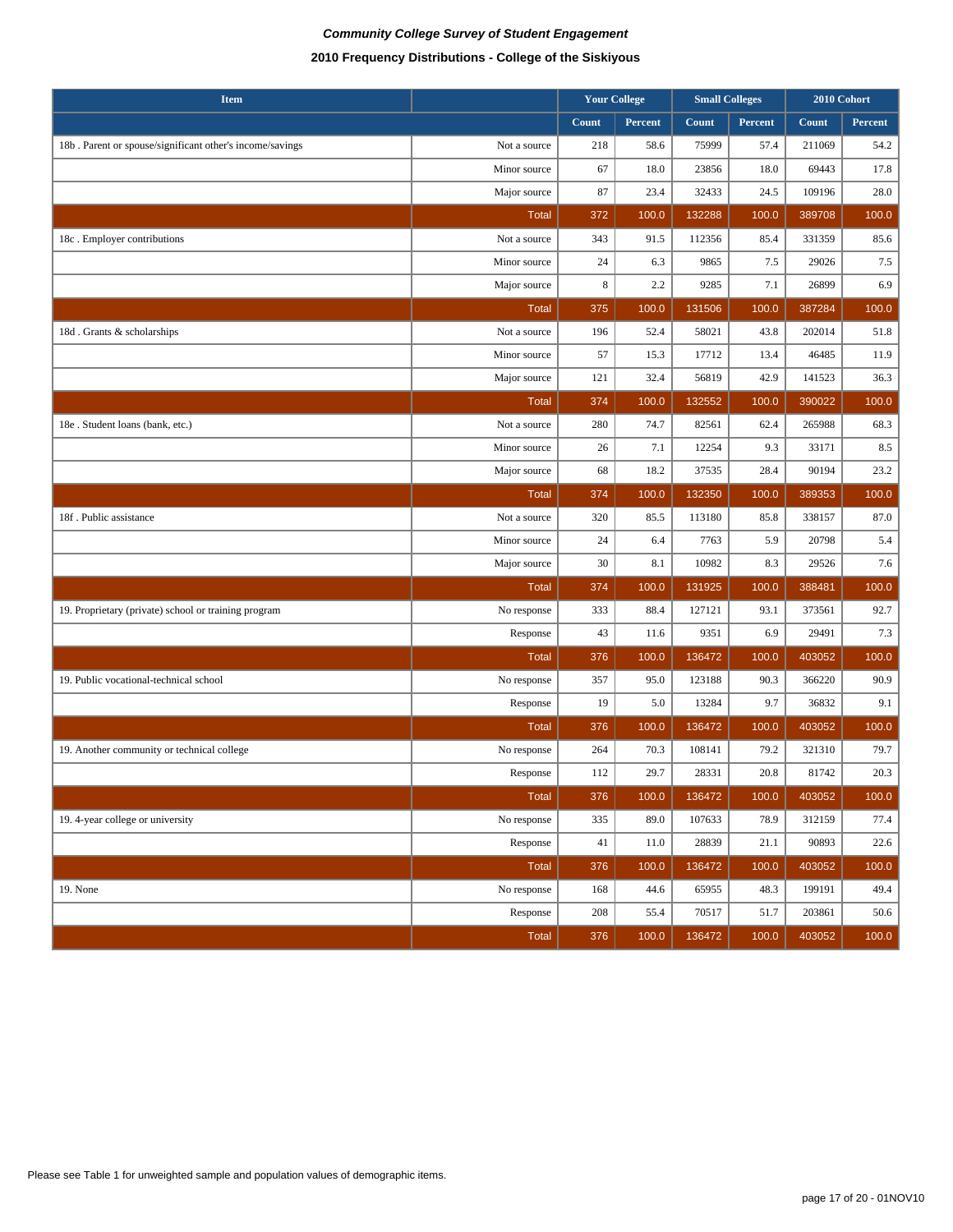| <b>Item</b>                                                                                                                      |                                                                        | <b>Your College</b> |              |                |              | <b>Small Colleges</b> |              | 2010 Cohort |  |  |
|----------------------------------------------------------------------------------------------------------------------------------|------------------------------------------------------------------------|---------------------|--------------|----------------|--------------|-----------------------|--------------|-------------|--|--|
|                                                                                                                                  |                                                                        | Count               | Percent      | Count          | Percent      | Count                 | Percent      |             |  |  |
| 20. When do you plan to take classes at this college again?                                                                      | I will accomplish my goal(s)<br>this term and will not be<br>returning | 51                  | 13.7         | 16434          | 12.3         | 47156                 | 11.9         |             |  |  |
|                                                                                                                                  | I have no current plans to<br>return                                   | 12                  | 3.2          | 7948           | 5.9          | 20607                 | 5.2          |             |  |  |
|                                                                                                                                  | Within the next 12 months                                              | 236                 | 62.9         | 86121          | 64.2         | 260464                | 65.9         |             |  |  |
|                                                                                                                                  | Uncertain                                                              | 76                  | 20.3         | 23596          | 17.6         | 66883                 | 16.9         |             |  |  |
|                                                                                                                                  | <b>Total</b>                                                           | 375                 | 100.0        | 134099         | 100.0        | 395110                | 100.0        |             |  |  |
| 21. At this college, in what range is your overall college grade average?                                                        | Pass/fail classes only                                                 | $\mathbf{0}$        | 0.0          | 792            | 0.6          | 2674                  | 0.7          |             |  |  |
|                                                                                                                                  | Do not have a GPA at this<br>school                                    | $\overline{4}$      | 1.2          | 3238           | 2.4          | 10542                 | 2.7          |             |  |  |
|                                                                                                                                  | C- or lower                                                            | 9                   | 2.4          | 3300           | 2.5          | 10194                 | 2.6          |             |  |  |
|                                                                                                                                  | $\mathsf{C}$                                                           | 44                  | 12.0         | 10077          | 7.5          | 30398                 | 7.7          |             |  |  |
|                                                                                                                                  | $B-$ to $C+$                                                           | 74                  | 19.9         | 24807          | 18.6         | 74626                 | 18.9         |             |  |  |
|                                                                                                                                  | B                                                                      | 70                  | 18.9         | 30572          | 22.9         | 91247                 | 23.2         |             |  |  |
|                                                                                                                                  | $A-$ to $B+$                                                           | 103                 | 27.8         | 38702          | 29.0         | 111008                | 28.2         |             |  |  |
|                                                                                                                                  | A                                                                      | 66                  | 17.8         | 22192          | 16.6         | 63185                 | 16.0         |             |  |  |
|                                                                                                                                  | <b>Total</b>                                                           | 370                 | 100.0        | 133680         | 100.0        | 393874                | 100.0        |             |  |  |
| 22. When do you most frequently take classes at this college?                                                                    | Day classes (morning or<br>afternoon)                                  | 262                 | 70.4         | 97924          | 73.7         | 277003                | 70.9         |             |  |  |
|                                                                                                                                  | Evening classes                                                        | 111                 | 29.6         | 34397          | 25.9         | 111244                | 28.5         |             |  |  |
|                                                                                                                                  | Weekend classes                                                        | $\boldsymbol{0}$    | 0.0          | 482            | 0.4          | 2596                  | 0.7          |             |  |  |
|                                                                                                                                  | <b>Total</b>                                                           | 373                 | 100.0        | 132803         | 100.0        | 390843                | 100.0        |             |  |  |
| 23. How many TOTAL credit hours have you earned at this college, not<br>counting the courses you are currently taking this term? | None                                                                   | 42                  | 11.2         | 16758          | 12.5         | 50183                 | 12.8         |             |  |  |
|                                                                                                                                  | 1-14 credits                                                           | 89                  | 24.0         | 43732          | 32.7         | 131377                | 33.4         |             |  |  |
|                                                                                                                                  | 15-29 credits                                                          | 78                  | 21.0         | 29791          | 22.3         | 84910                 | 21.6         |             |  |  |
|                                                                                                                                  | 30-44 credits                                                          | 47                  | 12.6         | 17187          | 12.9         | 52009                 | 13.2         |             |  |  |
|                                                                                                                                  | 45-60 credits                                                          | 58                  | 15.6         | 13873          | 10.4         | 40485                 | 10.3         |             |  |  |
|                                                                                                                                  | Over 60 credits                                                        | 58                  | 15.5         | 12357          | 9.2          | 34226                 | 8.7          |             |  |  |
|                                                                                                                                  | <b>Total</b>                                                           | 372                 | 100.0        | 133698         | 100.0        | 393190                | 100.0        |             |  |  |
| 24. None                                                                                                                         | No response                                                            | 34                  | 9.1          | 16970          | 12.4         | 50120                 | 12.4         |             |  |  |
|                                                                                                                                  | Response                                                               | 342                 | 90.9         | 119502         | 87.6         | 352932                | 87.6         |             |  |  |
|                                                                                                                                  | <b>Total</b>                                                           | 376                 | 100.0        | 136472         | 100.0        | 403052                | 100.0        |             |  |  |
| 24. High school                                                                                                                  | No response                                                            | 372                 | 98.9         | 132341         | 97.0         | 393489                | 97.6         |             |  |  |
|                                                                                                                                  | Response                                                               | $\overline{4}$      | 1.1          | 4131           | 3.0          | 9563<br>403052        | 2.4          |             |  |  |
|                                                                                                                                  | <b>Total</b>                                                           | 376                 | 100.0        | 136472         | 100.0        |                       | 100.0        |             |  |  |
| 24. Vocational/technical school                                                                                                  | No response                                                            | 370                 | 98.3         | 134748         | 98.7         | 398919                | 99.0         |             |  |  |
|                                                                                                                                  | Response<br>Total                                                      | 6<br>376            | 1.7<br>100.0 | 1724<br>136472 | 1.3<br>100.0 | 4133<br>403052        | 1.0<br>100.0 |             |  |  |
| 24. Another community or technical college                                                                                       | No response                                                            | 374                 | 99.5         | 133612         | 97.9         | 394020                | 97.8         |             |  |  |
|                                                                                                                                  | Response                                                               | $\boldsymbol{2}$    | 0.5          | 2860           | 2.1          | 9032                  | $2.2\,$      |             |  |  |
|                                                                                                                                  | Total                                                                  | 376                 | 100.0        | 136472         | 100.0        | 403052                | 100.0        |             |  |  |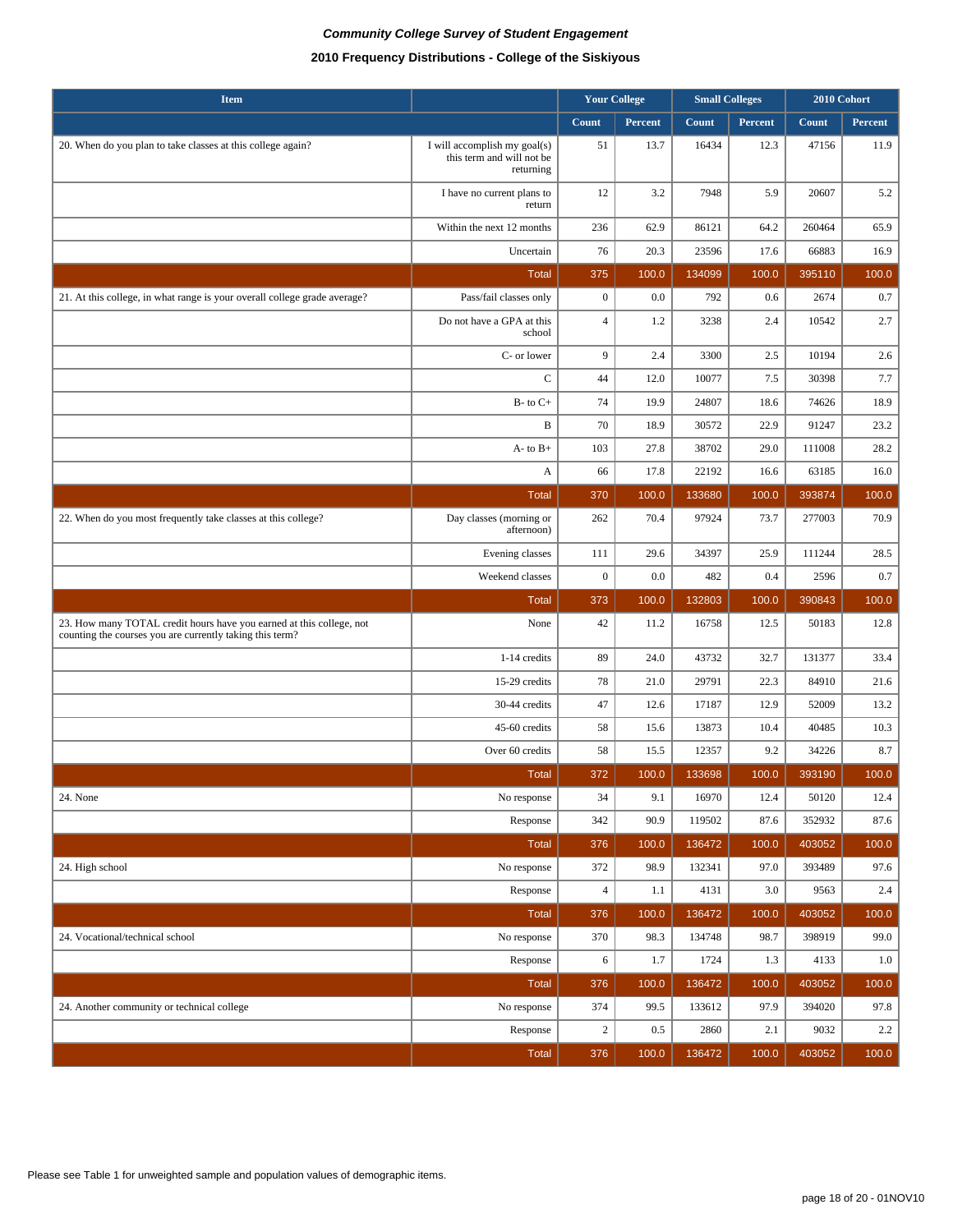| <b>Item</b>                                                                    |                                     | <b>Your College</b> |                |              | <b>Small Colleges</b> |        | 2010 Cohort    |
|--------------------------------------------------------------------------------|-------------------------------------|---------------------|----------------|--------------|-----------------------|--------|----------------|
|                                                                                |                                     | Count               | <b>Percent</b> | <b>Count</b> | Percent               | Count  | <b>Percent</b> |
| 24. 4-year college/ university                                                 | No response                         | 366                 | 97.3           | 132220       | 96.9                  | 388997 | 96.5           |
|                                                                                | Response                            | 10                  | 2.7            | 4252         | 3.1                   | 14055  | 3.5            |
|                                                                                | <b>Total</b>                        | 376                 | 100.0          | 136472       | 100.0                 | 403052 | 100.0          |
| 24. Other                                                                      | No response                         | 367                 | 97.6           | 132134       | 96.8                  | 389885 | 96.7           |
|                                                                                | Response                            | 9                   | 2.4            | 4338         | 3.2                   | 13167  | 3.3            |
|                                                                                | <b>Total</b>                        | 376                 | 100.0          | 136472       | 100.0                 | 403052 | 100.0          |
| 25. How many classes are you presently taking at OTHER institutions?           | None                                | 333                 | 89.6           | 113406       | 84.3                  | 333294 | 84.2           |
|                                                                                | 1 class                             | 10                  | 2.7            | 4867         | 3.6                   | 14745  | 3.7            |
|                                                                                | 2 classes                           | $\tau$              | 1.8            | 5041         | 3.7                   | 15961  | 4.0            |
|                                                                                | 3 classes                           | 10                  | 2.7            | 3915         | 2.9                   | 12765  | 3.2            |
|                                                                                | 4 classes or more                   | 12                  | 3.1            | 7231         | 5.4                   | 19301  | 4.9            |
|                                                                                | <b>Total</b>                        | 372                 | 100.0          | 134460       | 100.0                 | 396066 | 100.0          |
| 26. Would you recommend this college to a friend or family member?             | Yes                                 | 357                 | 95.9           | 125665       | 93.6                  | 372978 | 94.3           |
|                                                                                | No                                  | 15                  | 4.1            | 8523         | 6.4                   | 22499  | 5.7            |
|                                                                                | <b>Total</b>                        | 372                 | 100.0          | 134188       | 100.0                 | 395477 | 100.0          |
| 27. How would you evaluate your entire educational experience at this college? | Poor                                | $\,8\,$             | 2.1            | 1864         | 1.4                   | 5529   | 1.4            |
|                                                                                | Fair                                | 44                  | 11.9           | 16611        | 12.4                  | 50058  | 12.6           |
|                                                                                | Good                                | 191                 | 51.3           | 71876        | 53.4                  | 217521 | 54.9           |
|                                                                                | Excellent                           | 129                 | 34.8           | 44123        | 32.8                  | 123151 | 31.1           |
|                                                                                | <b>Total</b>                        | 372                 | 100.0          | 134474       | 100.0                 | 396259 | 100.0          |
| 28. Do you have children who live with you?                                    | Yes                                 | 105                 | 28.4           | 46212        | 34.4                  | 122306 | 30.9           |
|                                                                                | No                                  | 266                 | 71.6           | 88147        | 65.6                  | 273313 | 69.1           |
|                                                                                | <b>Total</b>                        | 371                 | 100.0          | 134359       | 100.0                 | 395619 | 100.0          |
| 31. Marital status                                                             | Yes                                 | 108                 | 29.4           | 33910        | 25.2                  | 90933  | 23.0           |
|                                                                                | No                                  | 260                 | 70.6           | 100481       | 74.8                  | 304967 | 77.0           |
|                                                                                | <b>Total</b>                        | 368                 | 100.0          | 134391       | 100.0                 | 395900 | 100.0          |
| 32. Is English your native (first) language?                                   | Yes                                 | 358                 | 96.5           | 126298       | 94.0                  | 346003 | 87.4           |
|                                                                                | No                                  | 13                  | 3.5            | 8119         | 6.0                   | 50070  | 12.6           |
|                                                                                | <b>Total</b>                        | 371                 | 100.0          | 134417       | 100.0                 | 396073 | 100.0          |
| 35. What is the highest academic credential you have earned?                   | None                                | $10$                | 2.8            | 4251         | 3.2                   | 10685  | $2.7\,$        |
|                                                                                | High school diploma or GED          | 266                 | 72.3           | 95564        | 72.3                  | 284846 | 73.1           |
|                                                                                | Vocational/technical<br>certificate | 27                  | 7.4            | 14739        | 11.1                  | 38376  | $9.8\,$        |
|                                                                                | Associate's degree                  | 45                  | 12.4           | 10662        | 8.1                   | 29732  | $7.6\,$        |
|                                                                                | Bachelor's degree                   | 13                  | 3.5            | 5698         | 4.3                   | 20915  | 5.4            |
|                                                                                | Master's degree/1st<br>professional | $\sqrt{6}$          | 1.6            | 1293         | 1.0                   | 5136   | 1.3            |
|                                                                                | Total                               | 367                 | 100.0          | 132207       | 100.0                 | 389690 | 100.0          |